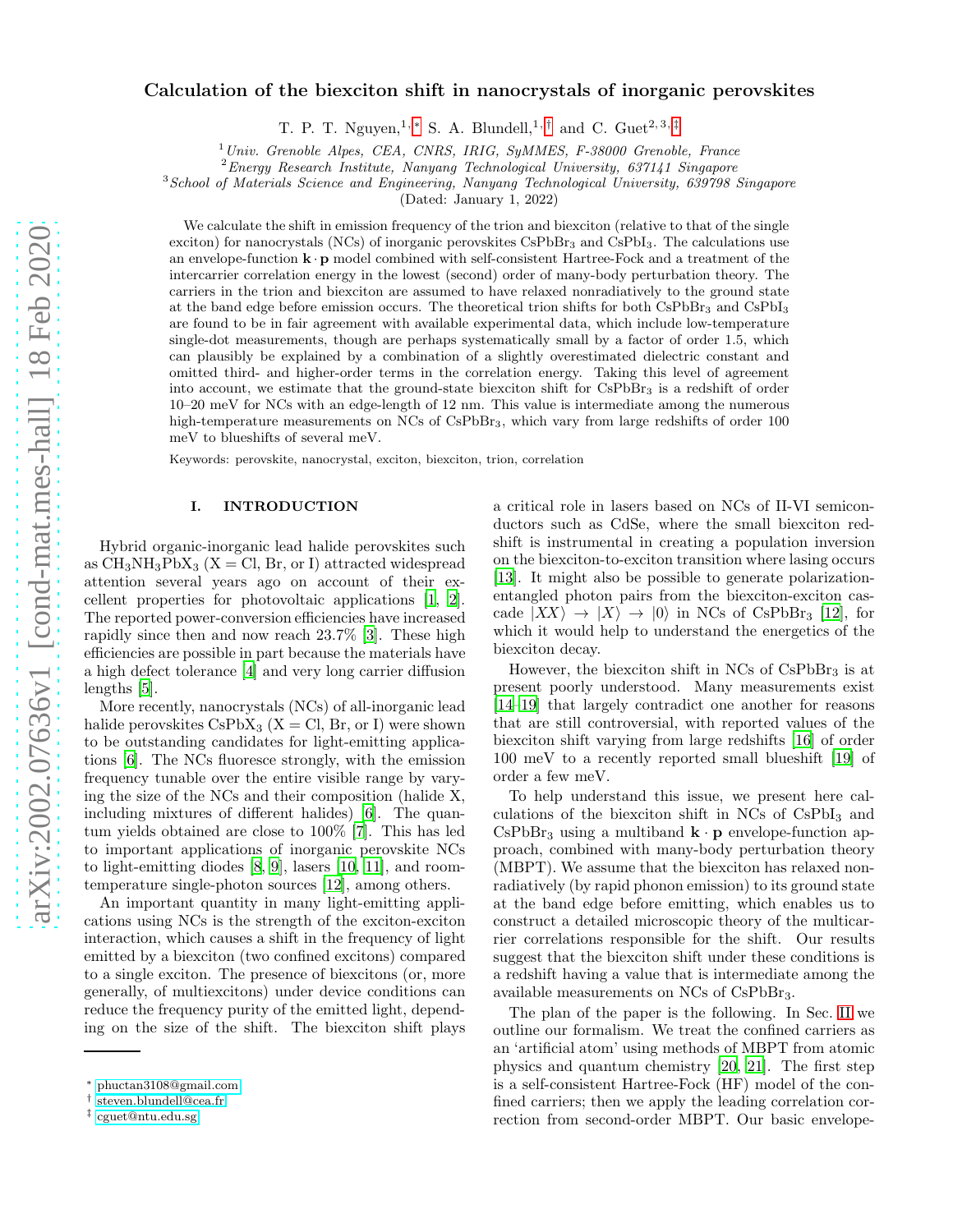function model is discussed in Sec. [II A,](#page-1-1) the HF method in Sec. [II B,](#page-2-0) and the correlation energy in Sec. [II C.](#page-3-0) For reasons of computational efficiency, we use a spherical basis set in the MBPT calculations. This leads to extensive formulas for the various terms involving radial integrals and angular factors, which can be derived using standard methods of angular-momentum theory [\[20](#page-10-5), [22,](#page-10-7) [23\]](#page-10-8). These detailed formulas will be presented elsewhere.

These methods are then applied to NCs of inorganic perovskites in Sec. [III.](#page-5-0) A difficulty with these materials, which have only recently become the subject of intensive research, is that many of their properties are at present poorly understood. Even some basic properties, such as the effective masses of the valence and conduction bands, are uncertain. We discuss the available data and the parameters that we assume in our model in Sec. [III A.](#page-5-1) Next, in Sec. [III B,](#page-6-0) we apply our approach to the trion and biexciton shift in  $NCs$  of  $CsPbI<sub>3</sub>$  and  $CsPbBr<sub>3</sub>$ . Both these shifts are dominated by intercarrier correlation effects, the mean-field (HF) contribution largely canceling [\[24\]](#page-10-9). As we shall see, the calculations of the correlation energy for trions and biexcitons are very closely related, so that the data on trion shifts provide a very useful additional check on our calculation of the biexciton shift. Our conclusions are given in Sec. [IV.](#page-9-11)

### <span id="page-1-0"></span>II. FORMALISM

### <span id="page-1-1"></span>A. Model

Our approach is based on an envelope-function formalism [\[25](#page-10-10)] for a system of carriers (holes and electrons) confined in a potential  $V_{\text{ext}}$ , with the bulk band structure described by a  $\mathbf{k} \cdot \mathbf{p}$  Hamiltonian  $h_{\mathbf{k} \cdot \mathbf{p}}$  and screened Coulomb interactions among the carriers. The total Hamiltonian in the space of envelope functions is

<span id="page-1-2"></span>
$$
H = \sum_{ij} \{i^{\dagger} j\} \langle i | h_{\mathbf{k} \cdot \mathbf{p}} + V_{\text{ext}} | j \rangle
$$
  
+ 
$$
\frac{1}{2} \sum_{ijkl} \{i^{\dagger} j^{\dagger} lk\} \langle ij | g_{12} | kl \rangle, \qquad (1)
$$

where  $\{i_1^{\dagger} i_2^{\dagger} \ldots j_1 j_2 \ldots\}$  is a normally ordered product of creation (and absorption) operators for electron envelope states  $i_1, i_2, \ldots$  (and  $j_1, j_2, \ldots$ ), which span the conduction bands (CBs) and valence bands (VBs) included in the calculation. The Coulomb interaction  $g_{12}$  in envelope-function approaches is given generally by a sum of long-range (LR) and short-range (SR) terms [\[26](#page-10-11), [27\]](#page-10-12). Here we will consider only the LR part (we use atomic units throughout)

<span id="page-1-6"></span>
$$
g_{12} = \frac{1}{\varepsilon_{\rm in} |\mathbf{r}_1 - \mathbf{r}_2|},\tag{2}
$$

where  $\varepsilon_{\rm in}$  is the dielectric constant of the NC material appropriate to the length scale  $L_{dot}$  of the nanostructure (see Sec. [III A\)](#page-5-1). The LR Coulomb interaction is in

principle modified by the mismatch with the dielectric constant  $\varepsilon_{\text{out}}$  of the surrounding medium, which leads to induced polarization charges at the interface, although we will not consider this effect in the present paper.

Even though perovskite NCs are generally cuboid, we use a basis of envelope states  $i, j, \ldots$ , etc., in Eq. [\(1\)](#page-1-2) appropriate to spherical symmetry. This is done for reasons of computational efficiency. In a spherical basis, the angular integrals can be carried out analytically and the remaining radial integrals are one-dimensional. It is also possible to sum over the magnetic substates of the basis states analytically [\[20,](#page-10-5) [22](#page-10-7)], which effectively reduces (very substantially) the size of the basis required in correlation calculations. Although we will not do so in this paper, nonspherical terms in the Hamiltonian (for example, arising from the crystal lattice or from the overall shape of the NC) can in principle be included in later stages of the formalism as perturbations.

To generate a spherical basis, we take the confining potential to be spherically symmetric. We choose a spherical well with infinite walls,

<span id="page-1-4"></span>
$$
V_{\text{ext}}(r) = \begin{cases} 0, \text{ if } r < R \\ \infty, \text{ otherwise} \end{cases} \tag{3}
$$

If the NC is a cube with edge-length  $L$ , the radius  $R$  can be conveniently chosen to satisfy

<span id="page-1-3"></span>
$$
R = L/\sqrt{3}.
$$
 (4)

To motivate this choice of  $R$ , we note that at effectivemass level the eigenvalues of noninteracting electrons in a cubic box are given by

<span id="page-1-7"></span>
$$
\epsilon_{\lambda}^{\text{cube}}(n_x, n_y, n_z) = \frac{\pi^2}{2m_{\lambda}^* L^2} (n_x^2 + n_y^2 + n_z^2), \quad (5)
$$

where  $(n_x, n_y, n_z)$  are integers and  $m^*_{\lambda}$  is the band effective mass. Thus, the condition [\(4\)](#page-1-3) ensures that the entire spectrum of 'S-like' states in a cube  $(n_x = n_y = n_z = n)$ coincides exactly with the spectrum of  $nS$  states in a sphere,

<span id="page-1-5"></span>
$$
\epsilon^{\text{sph}}_{\lambda}(n) = \frac{\pi^2 n^2}{2m_{\lambda}^* R^2} \,. \tag{6}
$$

One can also show that the lowest 'P-like' state in a cube  $(n_x = 2, n_y = n_z = 1,$  together with the two other permutations,  $n_x \leftrightarrow n_y$  and  $n_x \leftrightarrow n_z$  [\[28](#page-10-13)]) has an energy within  $2.3\%$  of that of the 1P state in the equivalent sphere [\(4\)](#page-1-3), and that higher-lying 'P-like' states also have energies within several percent of their analog in the sphere.

Even though the single-particle energies are in close agreement, wave functions and therefore matrix elements can still differ between cubic and spherical con-finement. However, in Sec. [II B](#page-2-0) we show that the firstorder Coulomb energy of the ground-state exciton differs by only about 1.5% in the two cases, and the HF energy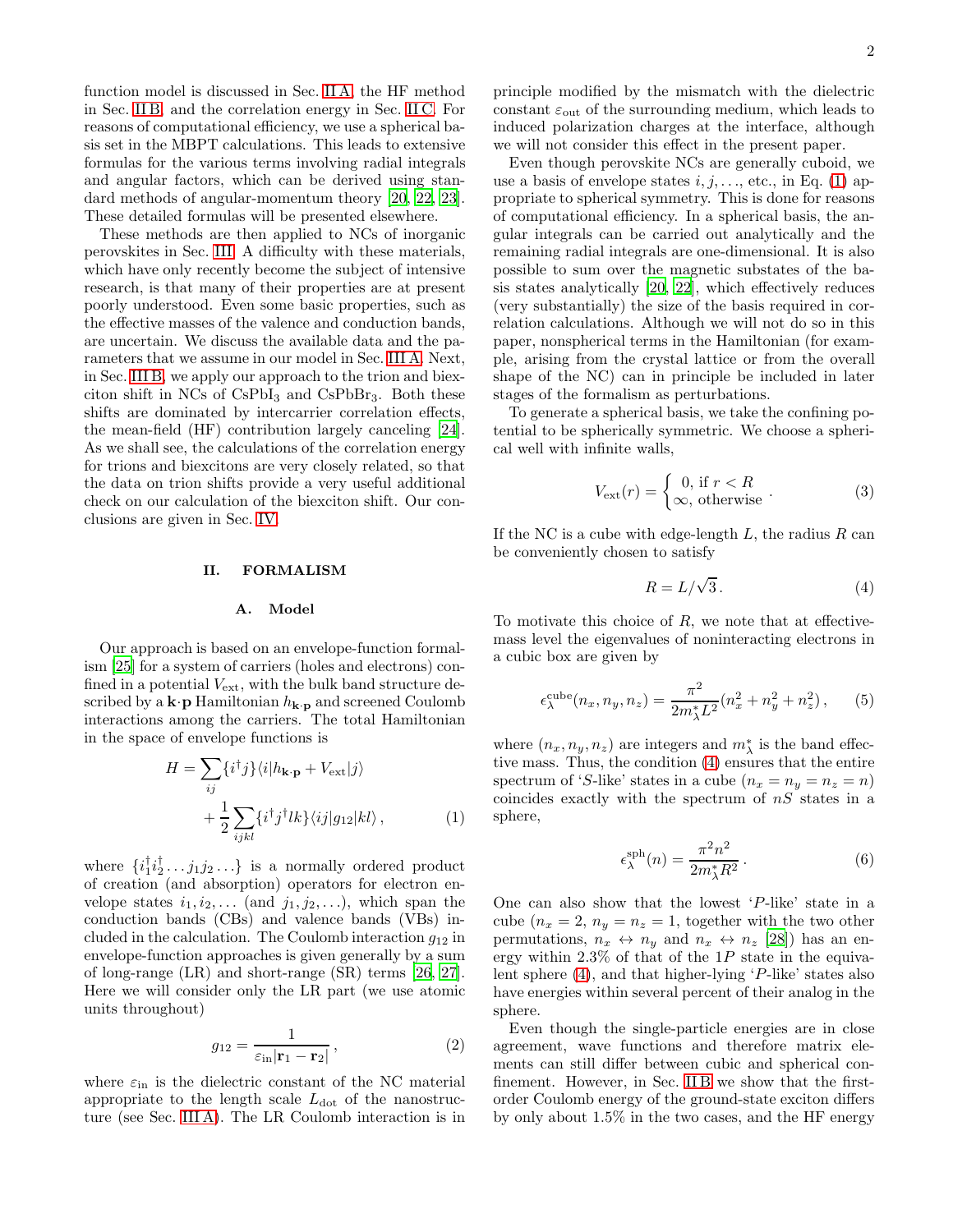by about 0.04%. In Sec. [II C,](#page-3-0) we estimate that the error in the correlation energy from using a spherical basis is about 5%. Therefore, for the purposes of this paper, the nonspherical correction term arising from the NC shape is expected to be unimportant.

We consider two  $\mathbf{k} \cdot \mathbf{p}$  models. The first is a  $4 \times 4$ model, which includes the s-like VB and  $p_{1/2}$ -like CB around the R point of the Brillouin zone in inorganic perovskite compounds [\[29](#page-10-14), [30\]](#page-10-15). The other is an  $8 \times 8$ model including additionally the  $p_{3/2}$ -like CB, which lies about 1 eV above the  $p_{1/2}$ -like CB at the R point [\[29](#page-10-14)– [31\]](#page-10-16). Including the  $p_{3/2}$ -like CB in this way leads to a small correction to correlation energies at the 1% level (see Sec. [II C\)](#page-3-0).

For spherical confinement, the angular part of an envelope function with orbital angular momentum  $l$  couples to a Bloch function with Bloch angular momentum J (here  $J = 1/2$  or  $3/2$ ) to give a state with total angular momentum  $(F, m_F)$  [\[32\]](#page-10-17), which we denote by a basis vector  $|(l, J)Fm_F\rangle$ . In the  $8 \times 8$  model, the total wave function (including envelope and Bloch functions) can then be written as a sum of four components [\[32\]](#page-10-17),

$$
|\eta Fm_F\rangle =
$$
  
\n
$$
\frac{g_s(r)}{r} |(l+1,1/2)Fm_F\rangle + \frac{\bar{g}_p(r)}{r} |(\bar{l},1/2)Fm_F\rangle
$$
  
\n
$$
+\frac{g_p(r)}{r} |(l,3/2)Fm_F\rangle + \frac{f_p(r)}{r} |(l+2,3/2)Fm_F\rangle.
$$
\n(7)

Here  $g_s(r)$  and  $\bar{g}_p(r)$  are the radial envelope functions for the s-like and  $p_{1/2}$ -like bands, respectively, while  $g_p(r)$ and  $f_p(r)$  apply to the  $p_{3/2}$ -like band. These last two terms are absent in the  $4 \times 4$  model. The allowed values of the angular momenta l and  $\overline{l}$  follow from angularmomentum and parity selection rules [\[32\]](#page-10-17). We solve for the radial functions and eigenvalues of the singleparticle states in the presence of a Hartree-Fock potential (Sec. [II B\)](#page-2-0) using a generalization of the method of Ref. [\[32\]](#page-10-17).

For states in the s-like VB, the term involving  $g_s(r)$ in Eq. [\(7\)](#page-2-1) is typically the large component of the wave function, while the other terms are small components representing the admixture of CB states into the VB states due to the finite range of the confining potential  $V_{\text{ext}}$ and the  $\mathbf{k} \cdot \mathbf{p}$  interaction. In the CB states, the role of the small and large components are interchanged. The presence of the small components allows the formalism to pick up the leading  $\mathbf{k} \cdot \mathbf{p}$  corrections arising from the coupling of the VB and CB.

### <span id="page-2-0"></span>B. Hartree-Fock

The first step in the correlation calculation for a general excitonic system with  $N_e$  electrons and  $N_h$  holes is to solve the self-consistent HF equations including exact exchange [\[20](#page-10-5), [21\]](#page-10-6). The HF potential will then be used to define the single-particle states of the many-body procedure discussed in Sec. [II C.](#page-3-0)

For an occupied state  $|a\rangle$  (either a hole or an electron), the HF equation is

<span id="page-2-3"></span>
$$
(h_{\mathbf{k}\cdot\mathbf{p}} + V_{\text{ext}} + V_{\text{HF}}^{\text{av}}) |a\rangle = \epsilon_a |a\rangle ,\qquad (8)
$$

where the HF potential  $V_{\text{HF}}^{\text{av}}$  is given by a sum of direct and exchange terms,  $V_{\text{HF}}^{\text{av}} = V_{\text{dir}} + V_{\text{exc}}$ , with

<span id="page-2-2"></span>
$$
\langle i|V_{\rm dir}|a\rangle = \sum_{b}^{\rm occ} e_b q_b^a \langle ib|g_{12}|ab\rangle, \qquad (9)
$$

$$
\langle i|V_{\text{exc}}|a\rangle = -\sum_{b}^{\text{occ}} e_b q_b^a \langle ib|g_{12}|ba\rangle, \qquad (10)
$$

where the sum is over all occupied (or partially occupied) states. Here  $e_b$  is a charge-related parameter, with  $e_b = 1$ for electrons and  $e_b = -1$  for holes. (We are using the convention that eigenvalues  $\epsilon_a$  refer to electron states, even though the states may be 'occupied' by a hole with an energy  $-\epsilon_a$ .)

The usual HF potential with  $q_b^a = 1$  in Eqs. [\(9\)](#page-2-2) and [\(10\)](#page-2-2) is generally only a scalar operator for closedshell systems. Since we wish to create a spherical basis for open-shell systems as well, we employ instead a configuration-averaged HF [\[20\]](#page-10-5), in which the configuration-averaging weights  $q_b^a$  are given by

<span id="page-2-6"></span>
$$
q_b^a = \begin{cases} n_B/g_B & b \notin A \\ (n_B - 1)/(g_B - 1) & b \in A \end{cases} (11)
$$

<span id="page-2-1"></span>Here  $A$  or  $B$  denotes the shell containing the states  $a$ or b, respectively,  $n_B$  is the occupation number of shell  $B$ , and  $g_B$  is the degeneracy (maximum occupation) of shell B. For a closed-shell system,  $n_B = g_B$  for all shells and then all weights  $q_b^a = 1$ . The configuration-averaged HF equations [\(8\)](#page-2-3) for a spherically symmetric  $V_{\text{ext}}$  can now be reduced to a set of radial HF equations following standard procedures [\[20\]](#page-10-5).

The configuration-averaged HF energy of the excitonic system is

<span id="page-2-5"></span>
$$
E_{\text{HF}}^{\text{av}} = \sum_{a}^{\text{occ}} e_a q_a \langle a | h_{\mathbf{k} \cdot \mathbf{p}} + V_{\text{ext}} | a \rangle + \frac{1}{2} \sum_{a}^{\text{occ}} e_a q_a \langle a | V_{\text{HF}}^{\text{av}} | a \rangle, \qquad (12)
$$

where

<span id="page-2-7"></span>
$$
q_a = n_A/g_A \tag{13}
$$

is the fractional occupation of shell A (where  $a \in A$ ). Conventionally we define the zero of the band-structure energy to be the VB maximum. Then we can decompose  $E_{\rm HF}^{\rm av}$  into different physical contributions as

<span id="page-2-4"></span>
$$
E_{\rm HF}^{\rm av} = E_{\rm band} + E_{\rm conf} + E_{\rm Coul},\qquad (14)
$$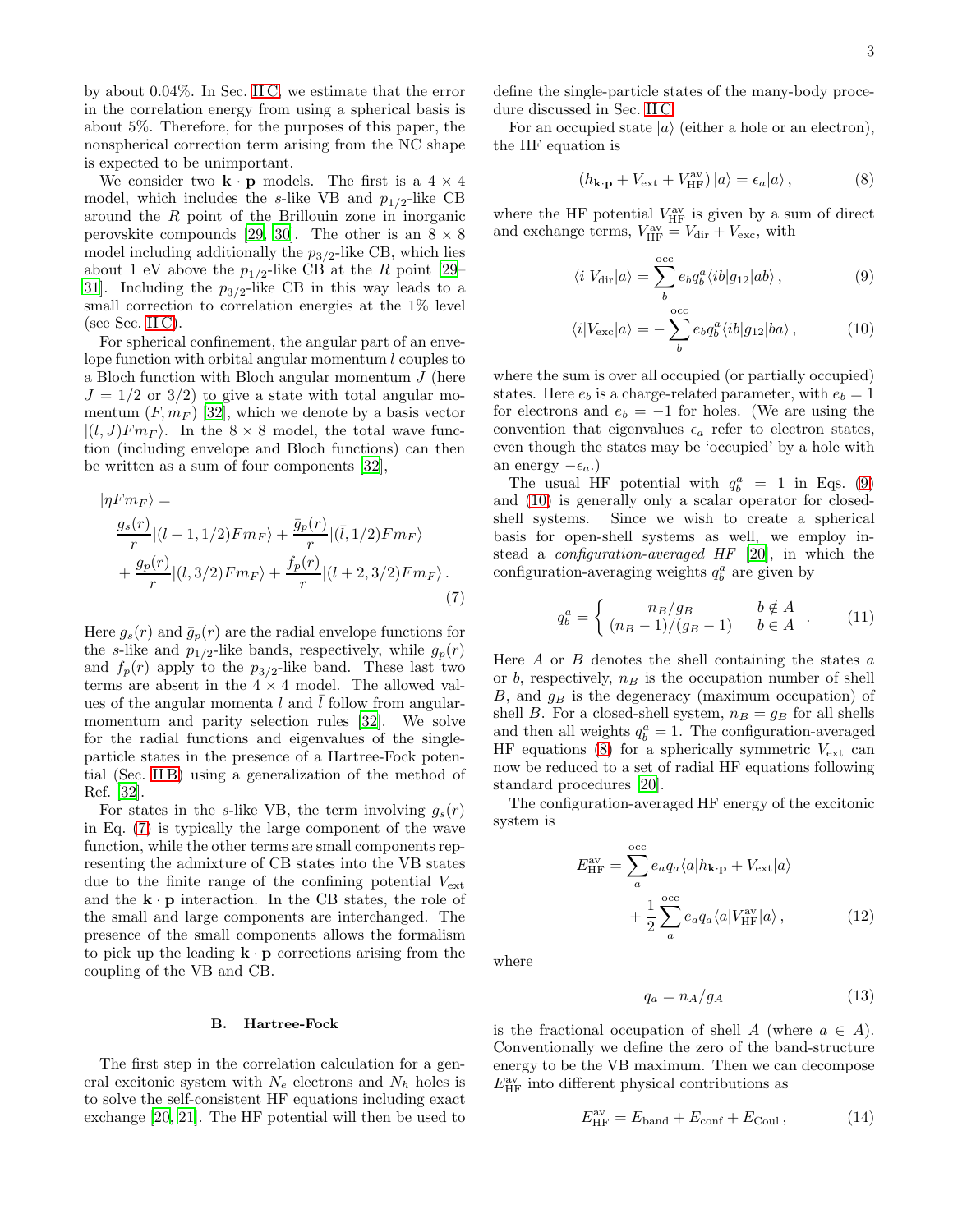<span id="page-3-1"></span>TABLE I. Hartree-Fock calculation for a ground-state single exciton  $(X)$ , negative trion  $(X^-)$ , and biexciton  $(XX)$  confined in a NC of CsPbBr<sub>3</sub> with edge-length  $L = 9$  nm, us-ing the material parameters in Table [III](#page-5-2) (and  $E_P = 20$  eV).  $E_{\text{band}}$  is the band energy,  $E_{\text{conf}}$  the confinement energy,  $E_{\text{dir}}$ and  $E_{\text{exc}}$  are the direct and exchange Coulomb energy, respectively,  $E_{\text{Coul}}$  is the total Coulomb energy,  $E_{\text{Coul}} = E_{\text{dir}} + E_{\text{exc}}$ , and  $E_{\text{HF}} = E_{\text{band}} + E_{\text{conf}} + E_{\text{Coul}}$  is the total HF energy.

|                   | $X$ (eV)  | (eV)<br>$X^-$ | (eV)<br>XХ |
|-------------------|-----------|---------------|------------|
| $E_{\rm band}$    | 2.3420    | 4.6840        | 4.6840     |
| $E_{\rm conf}$    | 0.1036    | 0.1556        | 0.2071     |
| $E_{\rm dir}$     | $-0.0699$ | $-0.0069$     | 0.0000     |
| $E_{\rm exc}$     | 0.0003    | $-0.0655$     | $-0.1385$  |
| $E_{\text{Coul}}$ | $-0.0696$ | $-0.0724$     | $-0.1385$  |
| $E_{\rm HF}$      | 2.3760    | 4.7671        | 4.7526     |

where  $E_{\text{band}} = N_e E_g$  is the 'band energy'  $(E_g$  is the gap between the s-like VB and the  $p_{1/2}$ -like CB) and  $E_{\text{conf}}$  is the confinement energy,

$$
E_{\rm conf} = \sum_{a}^{\rm occ} e_a q_a \langle a | h_{\mathbf{k} \cdot \mathbf{p}} | a \rangle - E_{\rm band} \,. \tag{15}
$$

One can also define an energy of interaction with the external potential,  $E_{ext} = \sum_{a}^{\infty} e_a q_a \langle a|V_{ext}|a\rangle$ , although here  $E_{ext} \equiv 0$  because of our simple choice of potential [\(3\)](#page-1-4). The Coulomb energy is

<span id="page-3-4"></span>
$$
E_{\text{Coul}} = \frac{1}{2} \sum_{a}^{\text{occ}} e_a q_a \langle a | V_{\text{HF}}^{\text{av}} | a \rangle \,, \tag{16}
$$

which can be further decomposed into direct and exchange terms using Eqs. [\(9\)](#page-2-2) and [\(10\)](#page-2-2). Example calculations showing these energy contributions for a NC of  $CsPbBr<sub>3</sub>$  are given in Table [I.](#page-3-1) Note that the exchange energy for a single exciton is very small; this contribution can be shown to be formally of order  $(L_{\text{atom}}/L_{\text{dot}})^2$ , where  $L_{\text{atom}}$  is the interatomic length scale.

To study the dependence of the HF energy on the shape of the NC (sphere or cube), consider the  $1S_e-1S_h$  ground state of a single exciton. In the effective-mass limit, the noninteracting 1S states (electron or hole) have wave functions

<span id="page-3-2"></span>
$$
\psi_{1S}^{\text{cube}}(\mathbf{r}) = \sqrt{\frac{8}{L^3}} \cos\left(\frac{\pi x}{L}\right) \cos\left(\frac{\pi y}{L}\right) \cos\left(\frac{\pi z}{L}\right) \quad (17)
$$

for cubic confinement, and

<span id="page-3-3"></span>
$$
\psi_{1S}^{\text{sph}}(r) = \frac{1}{\sqrt{2\pi R}} \frac{1}{r} \sin\left(\frac{\pi r}{R}\right) \tag{18}
$$

for spherical confinement. The confinement (kinetic) energy of the the  $1S_e-1S_h$  exciton at this level of approximation follows from Eqs.  $(4)$ – $(6)$  to be

<span id="page-3-5"></span>
$$
E_{\rm conf}^{(1)} = \frac{3\pi^2}{2L^2} \left( \frac{1}{m_e^*} + \frac{1}{m_h^*} \right) \tag{19}
$$



<span id="page-3-7"></span>FIG. 1. Closed-shell second-order correlation energy: direct (on the left) and exchange (on the right).

for both the cube and the equivalent sphere [\(4\)](#page-1-3). The first-order Coulomb energy can be obtained by inserting the wave functions  $(17)$  and  $(18)$  into Eqs.  $(9)$  and  $(16)$ , and neglecting the exchange term. This gives

<span id="page-3-6"></span>
$$
E_{\text{Coul}}^{(1)} = -\frac{\xi}{\varepsilon_{\text{in}} L},\tag{20}
$$

where, after numerical integration, we find  $\xi \approx$ 4.389 eV nm (for a cube) and  $\xi \approx 4.455$  eV nm (for a sphere). Thus, the Coulomb energy differs by about 1.5% between the cube and the equivalent sphere. From Eqs.  $(14)$ ,  $(19)$ , and  $(20)$  we then find that, for the parameters used in Table [I,](#page-3-1) the HF energy of the single exciton at this level of approximation is  $E_{HF} = 2.3858 \text{ eV}$  (for a cube) and  $E_{\text{HF}} = 2.3848 \text{ eV}$  (for a sphere), a difference of only 0.04%. Finally, one sees from Table [I](#page-3-1) that the HF energy for a sphere changes by 0.4% from this value upon incorporating  $\mathbf{k} \cdot \mathbf{p}$  corrections (with  $E_P = 20 \text{ eV}$ ) and iterating the HF equations to self-consistency.

## <span id="page-3-0"></span>C. Correlation energy

From the point of view of MBPT [\[20,](#page-10-5) [21](#page-10-6)], the HF energy of a closed-shell system is correct through first order,  $E_{\text{HF}} = E^{(0)} + E^{(1)}$ , where  $E^{(0)} = \sum_{a}^{\text{occ}} e_a \epsilon_a$  is the sum of the single-particle eigenvalues of the occupied HF states, and  $E^{(1)}$  is the first-order correction of the residual Coulomb interaction. The configurationaveraged HF energy [\(12\)](#page-2-5) of an open-shell system is similar, but gives the energy of the center of gravity of the configuration multiplet, again correct through first order in MBPT [\[20](#page-10-5)]. The higher-order corrections to the energy,  $E_{\text{corr}} = E^{(2)} + E^{(3)} + \ldots$ , are referred to as the correlation energy.

In this paper we will consider only the second-order energy,  $E_{\text{corr}} \approx E^{(2)}$ . For atoms and molecules,  $E^{(2)}$ typically accounts for about 75% or more of the total correlation energy (depending on the system)[\[20,](#page-10-5) [21\]](#page-10-6) and usually  $E^{(2)}/E_{\text{corr}} < 1$ . This approximation has the merit of simplicity. Using the spherical basis  $(7)$ ,  $E^{(2)}$  for the excitonic systems considered here can be converged to an accuracy of a fraction of a percent in about 1 s or less on a single processing core.

The second-order energy for a closed-shell atom or molecule in a HF potential is given [\[20](#page-10-5), [21](#page-10-6)] by the manybody diagrams in Fig. [1.](#page-3-7) To apply this approach to an excitonic system of holes and electrons, we will effectively consider the electrons and holes to be different species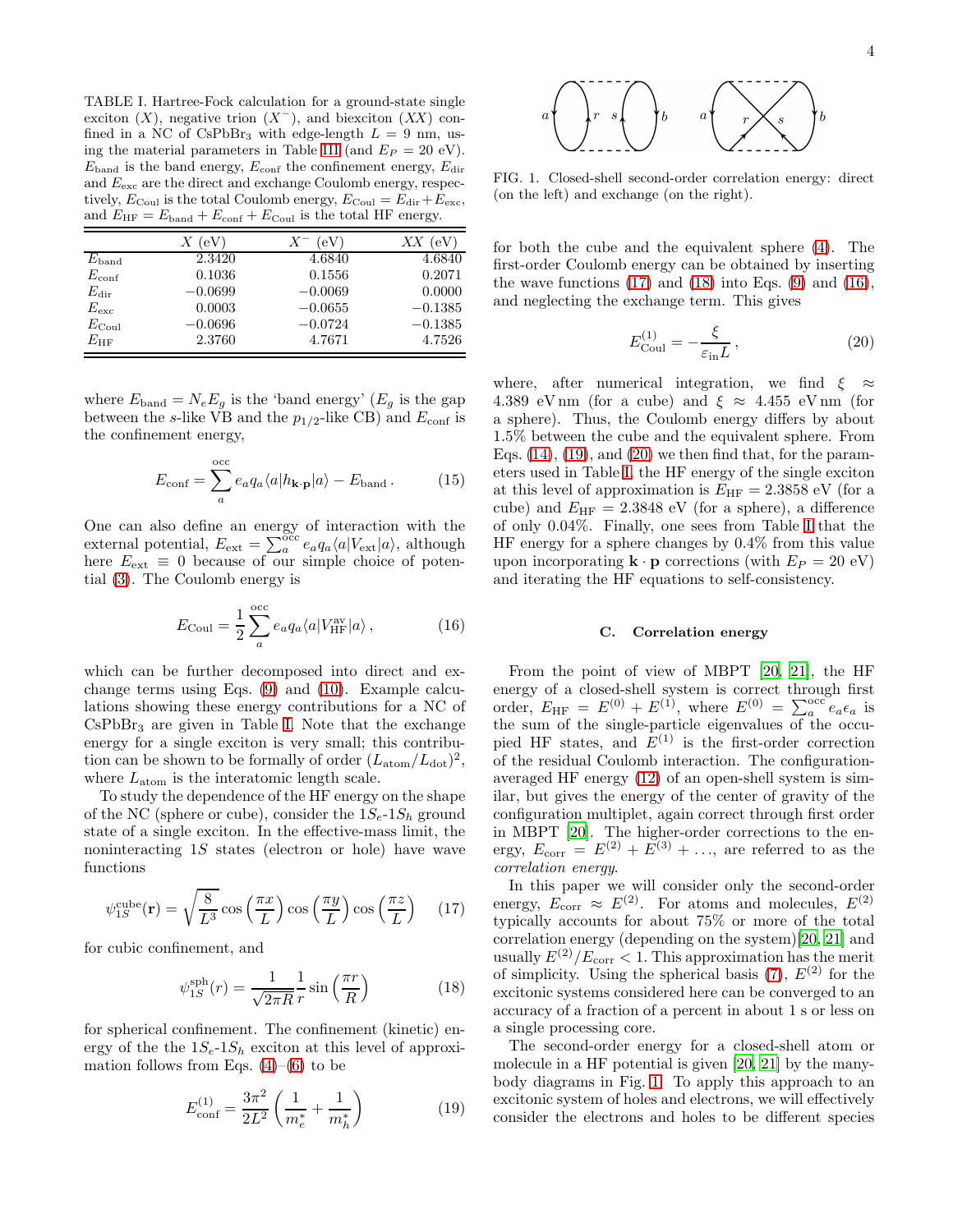of particle and evaluate the diagram for the mixed sys-tem [\[33\]](#page-10-18). Thus, the lines directed downward in Fig. [1](#page-3-7) ( $a$ ) and b) correspond to occupied states (either holes or electrons) while upward-directed lines (r and s) correspond to unoccupied states (either holes or electrons). The total second-order energy is given by

<span id="page-4-0"></span>
$$
E^{(2)} = \frac{1}{2} \sum_{abrs} D^{(2)}_{abrs} , \qquad (21)
$$

where

<span id="page-4-4"></span>
$$
D_{abrs}^{(2)} = \frac{\langle ab|g_{12}|rs\rangle(\langle rs|g_{12}|ab\rangle - \langle rs|g_{12}|ba\rangle)}{\omega_a + \omega_b - \omega_r - \omega_s}, \quad (22)
$$

and  $\omega_i = \epsilon_i$  for electrons and  $\omega_i = -\epsilon_i$  for holes, since the single-particle energies must now apply to each particle type. Decomposing  $E^{(2)}$  explicitly into electron and hole contributions gives

<span id="page-4-5"></span>
$$
E^{(2)} = E_{ee}^{(2)} + E_{hh}^{(2)} + E_{eh}^{(2)},
$$
\n(23)

where

$$
E_{ee}^{(2)} = \frac{1}{2} \sum_{abrs}^{\text{elec}} D_{abrs}^{(2)}, \qquad E_{hh}^{(2)} = \frac{1}{2} \sum_{abrs}^{\text{hole}} D_{abrs}^{(2)},
$$

$$
E_{eh}^{(2)} = \sum_{\substack{ar \text{ (elec)} \\ bs \text{ (hole)}}} D_{abrs}^{(2)}.
$$
(24)

The terms  $E_{ee}^{(2)}$  and  $E_{hh}^{(2)}$  correspond to the correlation energy of the separate electron and hole subsystems, respectively. The third term  $E_{eh}^{(2)}$  is a cross-term, involving single excitations of both the electron and hole subsystems.

A general excitonic system with  $N_e$  electrons and  $N_h$ holes may contain open shells. An approximate formula for the correlation energy in this case may be found by inserting configuration-averaging weights for the occupied or partially occupied shells of a and b into the closed-shell formula [\(21\)](#page-4-0), following the same argument used for the configuration-averaged HF energy [\[20\]](#page-10-5). Equation [\(21\)](#page-4-0) is then modified by

<span id="page-4-3"></span>
$$
D_{abrs}^{(2)} \to q_a q_b^a D_{abrs}^{(2)}, \qquad (25)
$$

where  $q_b^a$  and  $q_a$  are given by Eqs. [\(11\)](#page-2-6) and [\(13\)](#page-2-7), respectively.

To evaluate the sums over states in Eq. [\(21\)](#page-4-0), we create a basis set of single-particle states in the HF potential [\(8\)](#page-2-3) up to a high energy cutoff. This basis set contains the occupied or partially occupied states a and b, which contribute to the HF potential, together with unoccupied (excited) states  $r$  and  $s$ . For the calculations on single excitons, trions, and biexcitons presented in this paper, we take  $q_b^a$  for any *unoccupied* state a to be  $q_b^c$ , where c is chosen to be the  $1S_e$  state (for electrons) or the  $1S_h$ 

<span id="page-4-2"></span>TABLE II. Second-order correlation energy for a groundstate single exciton  $(X)$ , negative trion  $(X^-)$ , and biexciton  $(XX)$  confined in a NC of CsPbBr<sub>3</sub> with edge-length  $L = 9$  nm, using the material parameters in Table [III](#page-5-2) (and  $E_P = 20$  eV).  $E_{ee}^{(2)}$ ,  $E_{hh}^{(2)}$ , and  $E_{eh}^{(2)}$  are the electron term, the hole term, and the electron-hole cross-term, respectively, given by Eq. [\(24\)](#page-4-1). Direct (dir) and exchange (exc) terms are shown separately; the exchange term from  $E_{eh}^{(2)}$  is negligible. First three columns:  $4 \times 4 \mathbf{k} \cdot \mathbf{p}$  model; last column:  $8 \times 8 \mathbf{k} \cdot \mathbf{p}$ model. Units: meV.

|                                         |                  | $4 \times 4 \mathbf{k} \cdot \mathbf{p}$ |          |         |
|-----------------------------------------|------------------|------------------------------------------|----------|---------|
|                                         | $\boldsymbol{X}$ | $X^-$                                    | XX       | Х       |
| $E_{ee}^{(2)}$ (dir)                    | 0.00             | $-8.44$                                  | $-8.41$  | 0.00    |
| $E_{ee}^{(2)}$<br>(exc)                 | 0.00             | 4.21                                     | 4.20     | 0.00    |
| $E_{hh}^{(2)}$<br>$\text{(dir)}$        | 0.00             | 0.00                                     | $-8.41$  | 0.00    |
| $E_{hh}^{(2)}$<br>(exc)                 | 0.00             | 0.00                                     | 4.20     | 0.00    |
| $E_{eh}^{\backslash}$<br>$\text{(dir)}$ | $-6.83$          | $-10.22$                                 | $-16.82$ | $-7.13$ |
| $E^{(2)}$<br>$_{\rm (total)}$           | $-6.83$          | $-14.44$                                 | $-25.24$ | $-7.13$ |

state (for holes). This choice forces all S-wave excited states in the basis set to be orthogonal to the occupied  $1S_e$  and  $1S_h$  states (as required).

<span id="page-4-1"></span>Example calculations of the second-order correlation energy are given in Table [II.](#page-4-2) Note that only the crossterm  $E_{eh}^{(2)}$  contributes for a single exciton, since the configuration-averaging weights in Eq.  $(25)$  vanish for the other terms. Also, the electron  $E_{ee}^{(2)}$  and hole  $E_{hh}^{(2)}$  terms here contribute equally for the biexciton, because we assume VB-CB symmetry in the material parameters; this is not true in general. The sums over the intermediate states r and s are quite rapidly convergent: about  $10\%$  of  $E^{(2)}$  arises from the S-wave channel, 70% from the  $P$ -wave channel, and 18% from the  $D$ - and  $F$ -wave channels. In addition, the first three principal quantum numbers of each angular channel are sufficient to obtain about 98% of  $E^{(2)}$ . We note that the contributions to  $E^{(2)}$  presented contain small  $\mathbf{k} \cdot \mathbf{p}$  corrections of about 2%.

From Table [II,](#page-4-2) we see that using the  $8 \times 8$  k · p model modifies the single-exciton correlation energy by only about  $4\%$  compared to the  $4\times 4$  model. Actually, most of this shift is due to the modification of the  $\mathbf{k} \cdot \mathbf{p}$  corrections by the presence of the  $p_{3/2}$ -like band. If the calculations are repeated in the effective-mass limit  $(E_P \rightarrow 0)$ , one finds a difference of only about 0.1% between the  $8 \times 8$ and  $4 \times 4$  models, showing that the excitations into the  $p_{3/2}$ -like band are not very significant in themselves (owing to their relatively high excitation energy). This justifies the use of the  $4 \times 4 \mathbf{k} \cdot \mathbf{p}$  model for perovskite NCs for the calculation of the correlation energy.

Noting that the dominant intermediate channel is Pwave, we estimate the error in  $E^{(2)}$  from using a spherical (not cubic) basis to be about 5%, which is the error in the energy denominator associated with the  $1S \rightarrow nP$ excitations for  $n = 1-3$  (see Sec. [II A\)](#page-1-1).

For an alternative approach to correlation in a confined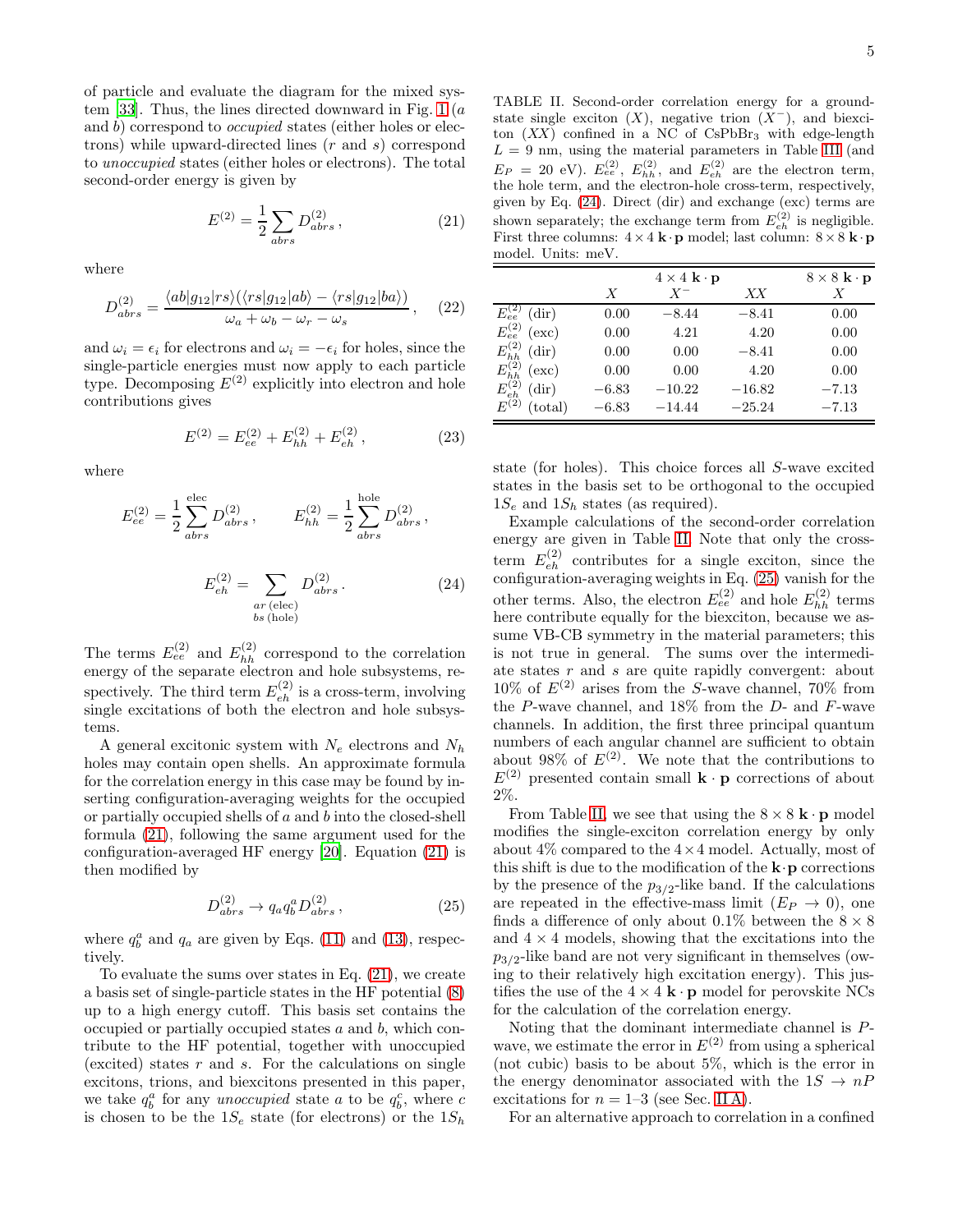<span id="page-5-2"></span>TABLE III. Parameters used in the calculations.  $E_P^{(1)}$  is the Kane parameter estimated from the  $4\times 4$  **k**·**p** model,  $E_P^{(2)}$  from the  $8 \times 8$  k · p model. For further explanation, see Sec. [III A.](#page-5-1)

|                            | CsPbBr <sub>3</sub> | CsPbI <sub>3</sub> |
|----------------------------|---------------------|--------------------|
| $E_g$ (eV)                 | $2.342^{\rm a}$     | $1.723^{\rm a}$    |
| $\mu^*(m_0)$               | $0.126^{\rm a}$     | $0.114^{a}$        |
| $m_e^*, m_h^*$ $(m_0)$     | 0.252               | 0.228              |
| $\Delta_{\rm soc}$ (eV)    | 1.0 <sup>b</sup>    | 1.0 <sup>b</sup>   |
| $\varepsilon_{\text{eff}}$ | $7.3^{\rm a}$       | 10.0 <sup>a</sup>  |
| $\varepsilon_{\rm opt}$    | $5.3^{\circ}$       | 4.8 <sup>d</sup>   |
| $E_P^{(1)}$<br>(eV)        | 27.9                | 22.7               |
| $E_P^{(2)}$<br>(eV)        | 16.4                | 13.9               |

 $^{\rm a}$  Ref. [\[35](#page-10-19)]

<span id="page-5-3"></span><sup>b</sup> Ref. [\[31](#page-10-16)]

<span id="page-5-4"></span> $\rm^c$  Ref. [\[36](#page-10-20)], at a wavelength of 600 nm.

<span id="page-5-6"></span><span id="page-5-5"></span><sup>d</sup> Ref. [\[37](#page-10-21)], at a wavelength of 600 nm.

excitonic system with spherical symmetry, see Ref. [\[34](#page-10-22)].

## <span id="page-5-0"></span>III. APPLICATION TO PEROVSKITE NANOCRYSTALS

### <span id="page-5-1"></span>A. Parameters

The material parameters that we use for CsPbBr<sub>3</sub> and CsPbI<sup>3</sup> are summarized in Table [III.](#page-5-2) The bulk parameters  $\mu^*$  and  $\varepsilon_{\text{eff}}$  are taken from Ref. [\[35\]](#page-10-19) and apply to the orthorhombic phase of  $CsPbBr<sub>3</sub>$  and the cubic phase of  $CsPbI<sub>3</sub>$  at cryogenic temperatures [\[38](#page-10-23)[–40\]](#page-10-24). Although the reduced mass  $\mu^* = m_e^* m_h^* / (m_e^* + m_h^*)$  has been measured [\[35\]](#page-10-19) by magneto-transmission techniques, the individual effective masses of electron  $m^{\ast}_{e}$  and hole  $m^{\ast}_{h}$  are unknown. Evidence from experiment [\[41\]](#page-10-25) and first-principles calcu-lations [\[6,](#page-9-5) [30](#page-10-15), [42\]](#page-10-26) suggests, however, that  $m_e^*$  and  $m_h^*$  are approximately equal. Here we will assume  $m_e^* = m_h^*$  exactly  $(m_e^*$  applies to the  $p_{1/2}$ -like CB, and  $m_h^*$  to the s-like VB, around the  $R$  point of the Brillouin zone). The spinorbit splitting  $\Delta_{\text{soc}}$  between the  $p_{1/2}$ -like and the higherlying  $p_{3/2}$ -like band has been measured in Ref. [\[31\]](#page-10-16).

The 'effective' dielectric constant  $\varepsilon_{\text{eff}}$  in Table [III](#page-5-2) is derived [\[35\]](#page-10-19) from the measured binding energy of the bulk exciton. We also give for comparison values of the optical dielectric constant  $\varepsilon_{opt}$  at a wavelength of 600 nm, which are somewhat smaller than  $\varepsilon_{\text{eff}}$ . The constant  $\varepsilon_{\text{eff}}$ applies to a length scale of order the bulk Bohr radius  $a_B$ , which is quite close to the size of the NCs that we consider ( $2a_B = 6.1$  nm for CsPbBr<sub>3</sub> and  $2a_B = 9.3$  nm for CsPbI3, using the parameters in Table [III\)](#page-5-2). Therefore we shall use  $\varepsilon_{\rm in} = \varepsilon_{\rm eff}$  to screen the LR Coulomb interaction [\(2\)](#page-1-6) in the main parts of our calculations of the correlation and exchange energy.

The Kane parameter  $E_P$  of CsPbBr<sub>3</sub> and CsPbI<sub>3</sub> has not been measured directly. An estimate of  $E_P$  can be made by assuming that the contribution to  $m_e^*$  and  $m_h^*$ from remote bands is zero, which in the  $8 \times 8$  k · p model



<span id="page-5-8"></span>FIG. 2. Measured photoluminescence peak energies of NCs of (a)  $CsPbI<sub>3</sub>$  and (b)  $CsPbBr<sub>3</sub>$  (triangles/squares/circles), and theoretical single-exciton energy using HF (dashed curve) and HF plus second-order correlation energy (full curve). Yumoto *et al*., Ref. [\[43](#page-10-27)]; Dong *et al*., Ref. [\[44](#page-11-0)]; Pan *et al*., Ref. [\[45\]](#page-11-1); Dutta *et al*., Ref. [\[46](#page-11-2)]; Liu *et al*., Ref. [\[47](#page-11-3)]; Yin *et al*., Ref. [\[48\]](#page-11-4); Protesescu *et al*., Ref. [\[6](#page-9-5)]; Canneson *et al*., Ref. [\[49\]](#page-11-5); Brennan *et al*., Ref. [\[50\]](#page-11-6).

implies [\[51\]](#page-11-7)

<span id="page-5-7"></span>
$$
\frac{1}{\mu^*} = \frac{2}{3} \left( \frac{E_P}{E_g} + \frac{E_P}{E_g + \Delta_{\text{soc}}} \right),\tag{26}
$$

where  $E_g$  is the gap energy. The Kane parameter here is defined by

$$
E_P = 2|\langle S|p_z|Z\rangle|^2, \qquad (27)
$$

where  $|S\rangle$  is the Bloch state of the s-like band and  $|Z\rangle$  is the z-component of the Bloch state of the (spinuncoupled) p-like band  $[52]$ . Equation  $(26)$  can now be solved for  $E_P$ . The corresponding equation [\[29,](#page-10-14) [35](#page-10-19)] for the 4 × 4 **k** · **p** model is obtained by allowing  $\Delta_{\text{soc}} \to \infty$ . The values of  $E_P$  inferred in this way for the two models are summarized in Table [III.](#page-5-2)

We take the view that  $E_P$  is uncertain. A conservative range would be  $10 \text{ eV} \leq E_P \leq 32 \text{ eV}$  for CsPbBr<sub>3</sub> and  $8 \text{ eV} \leq E_P \leq 26 \text{ eV}$  for CsPbI<sub>3</sub>. Note that the uncertainty in  $E_P$  is not critical for the calculation of the energy, since  $E_P$  determines only the rather small  $\mathbf{k} \cdot \mathbf{p}$ corrections to  $E_{\text{HF}}^{\text{av}}$  and  $E_{\text{corr}}$  (see Secs. IIB and IIC).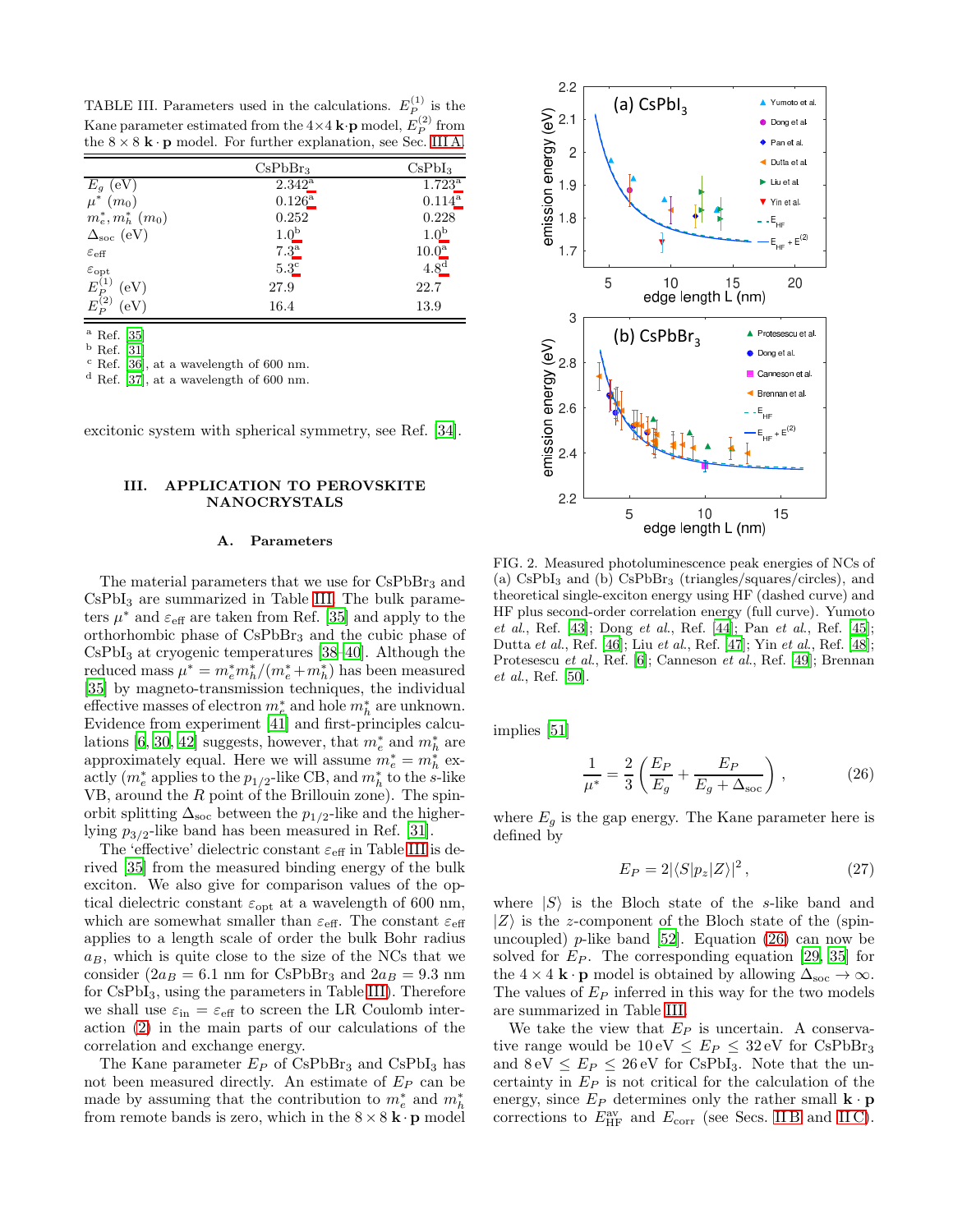For illustrative purposes, we choose a central value of  $E_P = 20$  eV for CsPbBr<sub>3</sub> in Tables [I](#page-3-1) and [II.](#page-4-2)

An overall assessment of the parameters and the model can be made by comparing the theoretical single-exciton energy with the energy of the emission peak [\[53\]](#page-11-9), as shown in Fig. [2.](#page-5-8) The data in the figure correspond to a variety of experimental conditions. Most of the measurements were made at room temperature, although Yin et al. [\[48\]](#page-11-4)  $(CsPbI<sub>3</sub>)$  and Canneson *et al.* [\[49](#page-11-5)]  $(CsPbBr<sub>3</sub>)$  were at cryogenic temperatures, as were the measurements [\[35](#page-10-19)] used to determine our parameters (Table [III\)](#page-5-2), which are therefore more appropriate to low temperatures. This explains part of the apparent small discrepancy at large sizes  $L$ , as the bandgap increases at room temperature by about 60 meV (CsPbBr<sub>3</sub>) to 80 meV (CsPbI<sub>3</sub>) [\[35\]](#page-10-19). Also, the measurement of Liu et al.  $[47]$  (CsPbI<sub>3</sub>) is liganddependent, as indicated by the multiple data points.

It is clear from Fig. [2](#page-5-8) that the contribution of correlation to the total emission frequency is not significant, but the role of correlation is greatly enhanced in measurements of the trion and biexciton shifts, which are discussed in the next section.

#### <span id="page-6-0"></span>B. Bi-exciton and trion shifts

Emission from trions or biexcitons in NCs is usually observed to occur at a slightly lower frequency than from a single exciton [\[16,](#page-10-4) [17,](#page-10-28) [24](#page-10-9), [54](#page-11-10), [55\]](#page-11-11). The trion  $\Delta_{X^-}$  and biexciton  $\Delta_{XX}$  redshifts, relative to the single-exciton emission frequency, can be found by taking the difference of the initial and final energies,

<span id="page-6-1"></span>
$$
\Delta_{XX} = 2E_X - E_{XX},\qquad(28)
$$

$$
\Delta_{X^{-}} = E_X + E_{1e} - E_{X^{-}}, \qquad (29)
$$

where  $E_X$ ,  $E_{X^-}$ ,  $E_{XX}$ , and  $E_{1e}$  are the total energies of the single exciton, the negative trion, the biexciton, and a single confined electron, respectively. We assume here that the excitonic systems relax nonradiatively under experimental conditions before emitting, so that these total energies will be taken to refer to the ground state. In Eqs. [\(28\)](#page-6-1) and [\(29\)](#page-6-1), we have anticipated that the shifts are redshifts by defining  $\Delta_{X^-}$  and  $\Delta_{XX}$  as minus the change in energy relative to a single exciton. Because we assume VB-CB symmetry of effective-mass parameters (see Table [III\)](#page-5-2), the positive trion will have an identical shift to the negative trion,  $\Delta_{X^+} = \Delta_{X^-}$ .

Remarkably, the biexciton [Eq. [\(28\)](#page-6-1)] and trion [Eq. [\(29\)](#page-6-1)] shifts are dominated by intercarrier correlation effects, as the mean-field contribution largely cancels [\[24\]](#page-10-9). This phenomenon for a NC of  $CsPbBr<sub>3</sub>$  is illustrated in Table [IV.](#page-6-2) Note that for large edge-lengths  $L \gtrsim 7$  nm, the cancelation of the HF contribution is more complete for the biexciton than for the trion, with the reverse being true for the smaller edge-lengths tabulated. The final shifts  $\Delta_{XX}$  and  $\Delta_{X^-}$  have a quite weak size dependence. This can be understood by noting that a Coulomb matrix element scales approximately as  $\langle ab|g_{12}|rs \rangle \sim 1/L$ , while

<span id="page-6-2"></span>TABLE IV. Calculated biexciton  $\Delta_{XX}$  and trion  $\Delta_{X^-}$  redshifts in NCs of CsPbBr<sub>3</sub> with edge-lengths  $4 \text{ nm} \leq L \leq$ 12 nm, assuming the material parameters in Table [III](#page-5-2) (and  $E_P = 20$  eV). The contributions to Eqs. [\(28\)](#page-6-1) and [\(29\)](#page-6-1) from Hartree-Fock (HF) and correlation (Corr) are shown separately;  $\Delta_{XX}$  and  $\Delta_{X^-}$  are the sum of the HF and Corr terms. Units: meV.

|                       | 4 nm    | $6 \text{ nm}$ | $9 \text{ nm}$ | $12 \text{ nm}$ |
|-----------------------|---------|----------------|----------------|-----------------|
| <b>HF</b>             | $-3.96$ | $-1.57$        | $-0.58$        | $-0.28$         |
| Corr                  | 18.16   | 14.68          | 11.58          | 9.62            |
| $\Delta$ xx           | 14.19   | 13.11          | 11.00          | 9.34            |
| <b>HF</b>             | $-0.05$ | 1.03           | 1.41           | 1.47            |
| Corr                  | 10.84   | 9.15           | 7.61           | 6.50            |
| $\Delta$ $_{\rm Y}$ – | 10.79   | 10.18          | 9.02           | 7.96            |



<span id="page-6-3"></span>FIG. 3. Measured trion redshift  $\Delta_{X}$ – of NCs of (a) CsPbI<sub>3</sub> and (b) CsPbBr<sup>3</sup> (squares/circles/diamonds). Solid line: theory (second-order MBPT). Yin *et al.*, Ref. [\[48\]](#page-11-4); Rainò *et al.*, Ref. [\[55](#page-11-11)]; Fu *et al*., Ref. [\[56\]](#page-11-12); Nakahara *et al*., Ref. [\[54](#page-11-10)].

the energy denominator in Eq. [\(22\)](#page-4-4) scales approximately as  $\omega_a + \omega_b - \omega_r - \omega_s \sim 1/L^2$  owing to the confinement effect [\(5\)](#page-1-7), so that  $E^{(2)}$  is approximately independent of L. In fact, both  $\Delta_{XX}$  and  $\Delta_{X^-}$  become slightly larger at the smaller sizes in Table [IV,](#page-6-2) an effect that has been observed experimentally in perovskite NCs [\[16\]](#page-10-4).

Our theoretical trion shifts are compared with the available experimental data in Fig. [3.](#page-6-3) The agreement with the trion data is fair, although the theoretical values are perhaps systematically too small (by a factor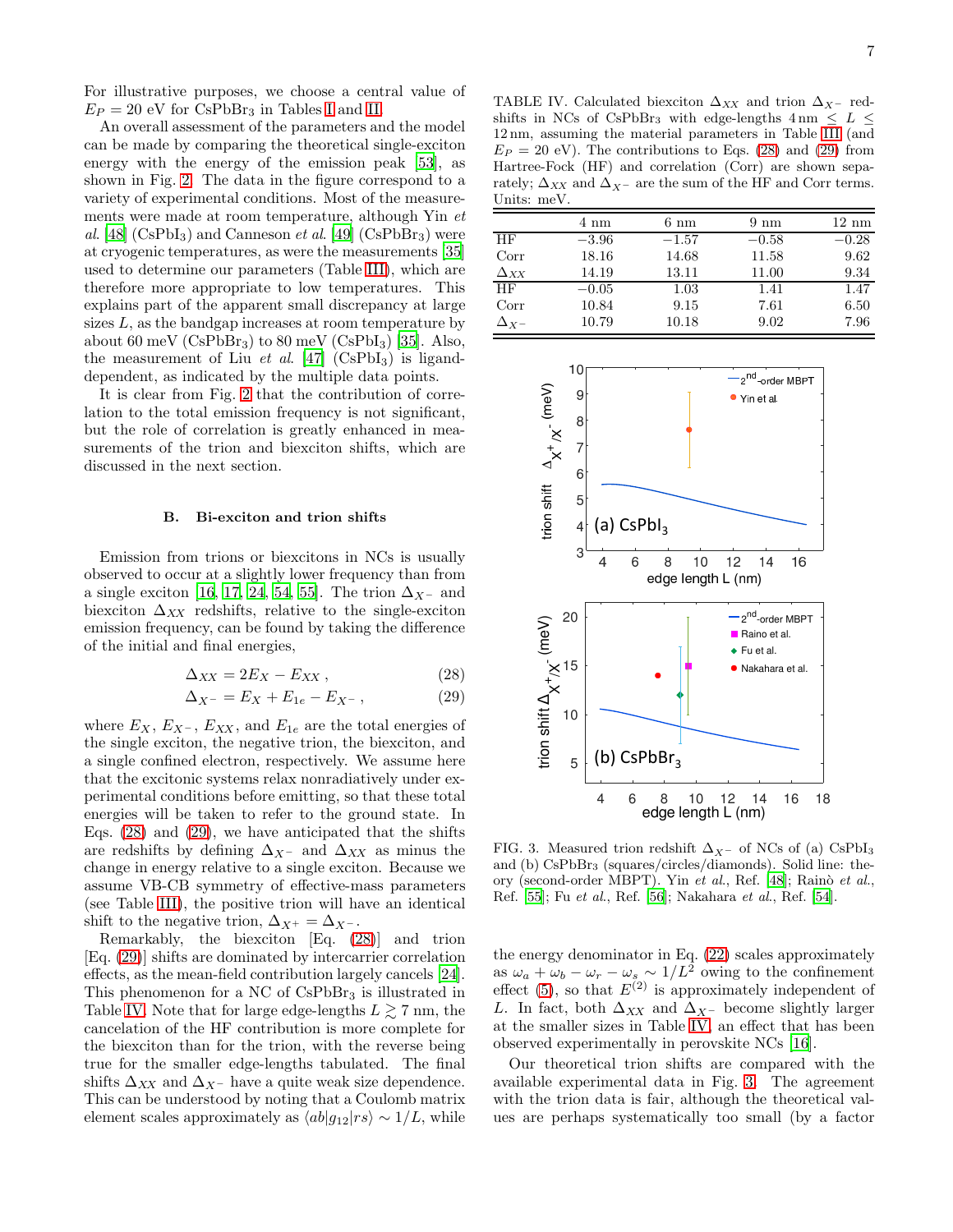

<span id="page-7-0"></span>FIG. 4. Measured biexciton redshift  $\Delta_{XX}$  of NCs of (a)  $CsPbI_3$  and (b)  $CsPbBr_3$  (triangles/squares/circles/diamonds). Solid line: theory (secondorder MBPT). Yin *et al*., Ref. [\[48](#page-11-4)]; Makarov *et al*., Ref. [\[15](#page-10-29)]; Aneesh *et al*., Ref. [\[17](#page-10-28)]; Castaneda *et al*., Ref. [\[16](#page-10-4)]; Wang *et al*. Ref. [\[14\]](#page-10-2); Ashner *et al*., Ref. [\[19](#page-10-3)].

of order 1.3–1.8). Turning to the data on the biexciton shift, shown in Fig. [4,](#page-7-0) we see that a similar comment holds for CsPbI3, where the theoretical values are smaller than the few available measurements by a factor of about 1.8–2.0. The situation is rather unclear for the biexciton shift in CsPbBr3, however, where there are more data available. The measured values of  $\Delta_{XX}$  for  $CsPbBr<sub>3</sub>$  range from large redshifts [\[16\]](#page-10-4) of about 40– 100 meV (which is comparable to the HF Coulomb energy given in Table [I\)](#page-3-1) to a recently reported small blueshift [\[19\]](#page-10-3), of order  $\Delta_{XX} = -2$  meV for  $L \approx 10$  nm. Our second-order MBPT approach predicts a redshift for all sizes considered for both  $CsPbBr<sub>3</sub>$  and  $CsPbI<sub>3</sub>$ , with a value  $\Delta_{XX} = 10$  meV for CsPbBr<sub>3</sub> for  $L \approx 10$  nm.

Before commenting on the experimental data, let us first review some leading sources of theoretical error in our second-order MBPT approach. These are:

(i) Correction terms due to fine-structure splittings. We have neglected the fine structure (FS) of the excitonic states, basing our formalism on a configurationaveraged approach [\(25\)](#page-4-3), which yields the center of gravity of the FS multiplet. FS splittings in emission lines of inorganic perovskite NCs are observed to vary from several hundred  $\mu$ eV (e.g., Ref. [\[48\]](#page-11-4)) to a few meV (e.g.,

Ref. [\[30\]](#page-10-15)). Single-dot spectroscopy reveals that they can vary quite markedly from dot to dot, both in magnitude and sometimes also in the number of FS components observed [\[30](#page-10-15), [48](#page-11-4), [56\]](#page-11-12). In the few cases that FS splittings have been observed experimentally in the measurements relevant to Figs. [3](#page-6-3) and [4,](#page-7-0) the shifts plotted in the figures correspond to the values obtained by averaging over the FS (e.g., Ref. [\[48](#page-11-4)]). Because of this and the relatively small size of the FS splittings, the error in Figs. [3](#page-6-3) and [4](#page-7-0) due to FS seems likely to be at the level of 1–2 meV or less.

Let us consider the role of the FS of the single exciton in greater detail. In perovskite NCs, the ground-state  $1S_e-1S_h$  single exciton consists of electron and hole states with angular momentum  $F = 1/2$ , in the notation of Eq. [\(7\)](#page-2-1), which can couple to a total angular momentum  $F_{\text{tot}} = 0$  or 1 (singlet or triplet, respectively). The triplet state has an allowed electric-dipole radiative decay and is a bright exciton state; the singlet is a dark state [\[30,](#page-10-15) [56\]](#page-11-12). Similarly, the ground-state biexciton in perovskite NCs has closed-shell electron and hole states,  $1S_e^2-1S_h^2$ , which must therefore couple to  $F_{\text{tot}} = 0$ , and the negative trion has a  $1S_e^2$ -1 $S_h$  ground state with  $F_{\text{tot}} = 1/2$ . From selection rules, the allowed biexciton emission must proceed via the bright single-exciton state,  $XX_0 \rightarrow X_1$ , where the subscript indicates the value of  $F_{\text{tot}}$ .

Now, the center of gravity of the bright-dark FS multiplet in the single exciton is given by

$$
\bar{E}_X = (1/4)E_{X_0} + (3/4)E_{X_1},\tag{30}
$$

from which it follows that  $E_{X_1} - \bar{E}_X = \Delta_{10}/4$ , where  $\Delta_{10} = E_{X_1} - E_{X_0}$  is the bright-dark FS splitting. (We are assuming that any FS in the bright state, which is due to nonspherical or noncubic symmetry-breaking interactions [\[30](#page-10-15), [56–](#page-11-12)[58\]](#page-11-13), has been experimentally averaged.) For the biexciton, the configuration-averaged energy  $\overline{E}_{XX} = E_{XX_0}$ , since there is only one state. Therefore, the observed biexciton shift is given by

$$
\Delta_{XX} = 2E_{X_1} - E_{XX_0} = (2\bar{E}_X - \bar{E}_{XX}) + \Delta_{10}/2, \quad (31)
$$

and we see that our calculated result in Fig. [4](#page-7-0) acquires a correction term  $\Delta_{10}/2$ . An analogous argument leads to a correction term  $\Delta_{10}/4$  for the trion shift in Fig. [3.](#page-6-3) Since  $|\Delta_{10}|$  is expected to be of order a few meV [\[58](#page-11-13)], we conclude again that any error in Figs. [3](#page-6-3) and [4](#page-7-0) from this source is likely to be of order at most 1–2 meV.

(ii) Uncertainty in the value of the dielectric constant. The biexciton  $\Delta_{XX}$  and trion  $\Delta_{X^-}$  shifts are dominated by correlation or  $E^{(2)}$ , so that they are both approximately proportional to  $1/\varepsilon_{\rm in}^2$ , where  $\varepsilon_{\rm in}$  is the dielectric constant of the material [\(2\)](#page-1-6). However, a more complete treatment of dielectric effects than considered in the present paper would take into account the space- and frequency-dependent bulk dielectric function  $\varepsilon(\mathbf{k}, \omega)$ . In the instantaneous approximation  $\omega = 0$ , the dielectric constant  $\varepsilon_{\rm in}$  in Eq. [\(2\)](#page-1-6) would then be replaced by a spacedependent function  $\varepsilon(\mathbf{r}_1, \mathbf{r}_2)$ . A more general treatment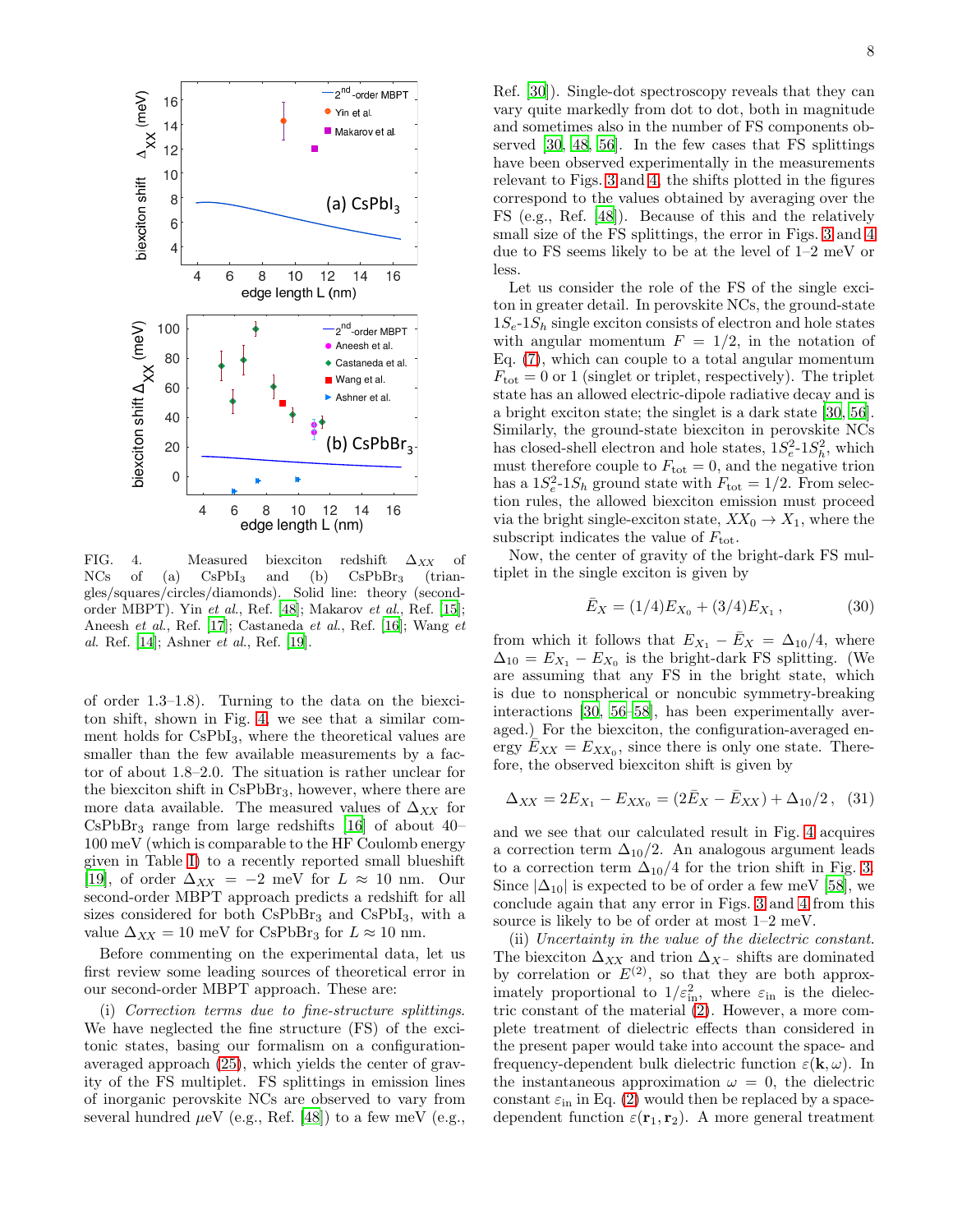including also the frequency-dependence of  $\varepsilon(\mathbf{k}, \omega)$  would require a retarded Coulomb interaction (and, for example, the use of Feynman propagators [\[59\]](#page-11-14)). Inorganic perovskites present the complication that the dielectric function is rapidly varying; for instance, the effective and optical dielectric constants given in Table [III](#page-5-2) are quite different.

Another dielectric effect, which we have neglected here, arises from the mismatch of the dielectric constant of the NC with that of the surroundings, which modifies the effective LR Coulomb interaction to take account of polarization charges induced at the dielectric boundary [\[60\]](#page-11-15).

In our calculations, we have assumed a dielectric constant  $\varepsilon_{\text{in}} = \varepsilon_{\text{eff}}$ , where  $\varepsilon_{\text{eff}}$  is derived from the measured binding energy of the bulk exciton (see Sec. [III A\)](#page-5-1). Formally,  $\varepsilon_{\text{eff}}$  corresponds to length scales of order the Bohr radius  $k \sim \pi/a_B$  and to a frequency  $\omega \approx 0$ , since the exciton binding energy is dominated by the direct Coulomb energy [\(9\)](#page-2-2) and [\(16\)](#page-3-4), in which the energy flowing through the Coulomb propagator in the Feynman rules is zero. The second-order energy  $E^{(2)}$ , on the other hand, involves a nonzero average excitation energy  $\delta \omega_{av} = \langle \omega_a + \omega_b - \omega_r - \omega_s \rangle$  in Eq. [\(25\)](#page-4-3), which implies a nonzero average energy flowing through the Coulomb propagators. We find  $\delta \omega_{\text{av}} \approx 0.1{\text -}0.6 \text{ eV}$  for  $4 \text{ nm} \leq L \leq 12 \text{ nm}$  for NCs of CsPbBr<sub>3</sub>. In addition, although the size of our NCs is comparable to the Bohr radius (see Sec. [III A\)](#page-5-1), this is not exactly true. It follows that the appropriate value of the dielectric constant  $\varepsilon_{\rm in}$ to use in calculations of  $E^{(2)}$  might differ from  $\varepsilon_{\text{eff}}$ . For instance, it seems likely that the frequency-dependence will shift the appropriate value of  $\varepsilon_{\rm in}$  from  $\varepsilon_{\rm eff}$  toward a slightly smaller value, closer to  $\varepsilon_{opt}$  (see Table [III\)](#page-5-2). This would increase  $E^{(2)}$  and could explain part of the discrepancy between theory and experiment observed in Figs. [3](#page-6-3) and  $4(a)$ .

(iii) Higher-order correlation. Usually in atoms and molecules,  $E^{(2)}$  underestimates the all-order correlation energy [\[20,](#page-10-5) [21](#page-10-6)]. Unfortunately, it is hard to estimate the higher-order correlation  $E^{(3+)} = E^{(3)} + E^{(4)} + \dots$  without explicit calculation, although we note that typical values of  $E^{(3+)}$  for atoms and molecules can vary up to  $25\%$  or so of  $E^{(2)}$ , depending on the system. Each order of MBPT brings in one extra Coulomb interaction g and an energy denominator  $\Delta \epsilon$ , which scale approximately as  $g/\Delta \epsilon \sim L$ . Therefore the contribution of higher-order MBPT is expected to become more important for larger dots, and this could explain a large part of the discrepancies noted in Figs. [3](#page-6-3) and [4\(](#page-7-0)a) for the case of intermediate confinement encountered in perovskite NCs.

Table [II](#page-4-2) makes it clear that the calculations of  $E^{(2)}$ for the trion and the biexciton are very closely related. The term  $E_{ee}^{(2)}$  in Eq. [\(23\)](#page-4-5) can be seen to have almost the same value for each. This happens because both systems contain two electrons, so that the configuration-averaging factors in Eq. [\(25\)](#page-4-3) are the same (although the basis sets differ slightly, because different states are occupied in

the HF potential of the two systems). Similarly, most of the difference in the other two terms  $E_{eh}^{(2)}$  and  $E_{hh}^{(2)}$ in Table [II](#page-4-2) is due simply to the different configurationaveraging weights for the trion and biexciton. Because of this, we expect that the errors in  $\Delta_{XX}$  and  $\Delta_{X}$ - due to both dielectric effects [(ii) above] and omitted higherorder MBPT [(iii) above] should be comparable. The trion data in Fig. [3](#page-6-3) can therefore serve as an additional check on the biexciton data in Fig. [4.](#page-7-0)

Turning to the experimental data, we note first that it is useful to distinguish between measurements on single dots at cryogenic temperatures (e.g., using timeresolved photoluminescence) and high-temperature measurements on ensembles of NCs (e.g., using transient absorption). The low-temperature measurements typically give narrow well-separated peaks, from which the shifts can be extracted directly, while the high-temperature measurements typically require extensive fits to sidefeatures on overlapping peaks, or other indirect analysis methods. Low-temperature single-dot measurements have been performed on the trion (Fig. [3\)](#page-6-3) by Fu et al. [\[56\]](#page-11-12) for  $CsPbBr<sub>3</sub>$  and by Yin *et al.* [\[48\]](#page-11-4) for  $CsPbI<sub>3</sub>$ , and the latter also measured the biexciton shift for  $CsPbI<sub>3</sub>$ (Fig. [4a](#page-7-0)). No low-temperature measurements are available of the biexciton shift in CsPbBr3.

We observe that our agreement with all these lowtemperature measurements in the trion shift (Fig. [3\)](#page-6-3) is fair. Based on this, and the observation that the theoretical errors for the trion and the biexciton shift are expected to be similar, we believe that the present results provide quite strong theoretical evidence that the ground-state biexciton shift in  $NCs$  of  $CsPbBr<sub>3</sub>$  is a redshift of order  $\Delta_{XX} = 10$ –20 meV for  $L \approx 12$  nm (after allowing for a phenomenological increase in the secondorder MBPT values given in Table [IV](#page-6-2) by a factor of up to 2).

According to Shulenberger et al. [\[18\]](#page-10-30), who performed experiments on NCs of CsPbBr3, the fast red-shifted features often attributed to biexciton emission are actually an artifact of the exposure of the sample to air, which they claim causes the formation of larger bulk-like particles in the ensemble with a red-shifted single-exciton peak. Shulenberger et al. [\[18](#page-10-30)] placed an upper limit on the true biexciton shift of 20 meV, which is consistent with our theoretical prediction. However, the same group later inferred [\[19](#page-10-3)] a small biexciton blueshift of order  $\Delta_{XX} = -2$  meV for  $L \approx 10$  nm after extensive data fitting, which seems to be inconsistent with our theoretical value.

Another experimental issue is whether the biexciton has truly relaxed to the ground state, as we have assumed in our calculation. Yumoto et al. [\[43\]](#page-10-27) studied 'hot' biexcitons in a transient absorption experiment on NCs of  $CsPbI<sub>3</sub>$  by observing the induced absorption signal immediately after the pump excitation. They concluded that a hot biexciton, composed of one exciton at the band edge and a second excited exciton, had a substantially increased exciton-exciton interaction. They found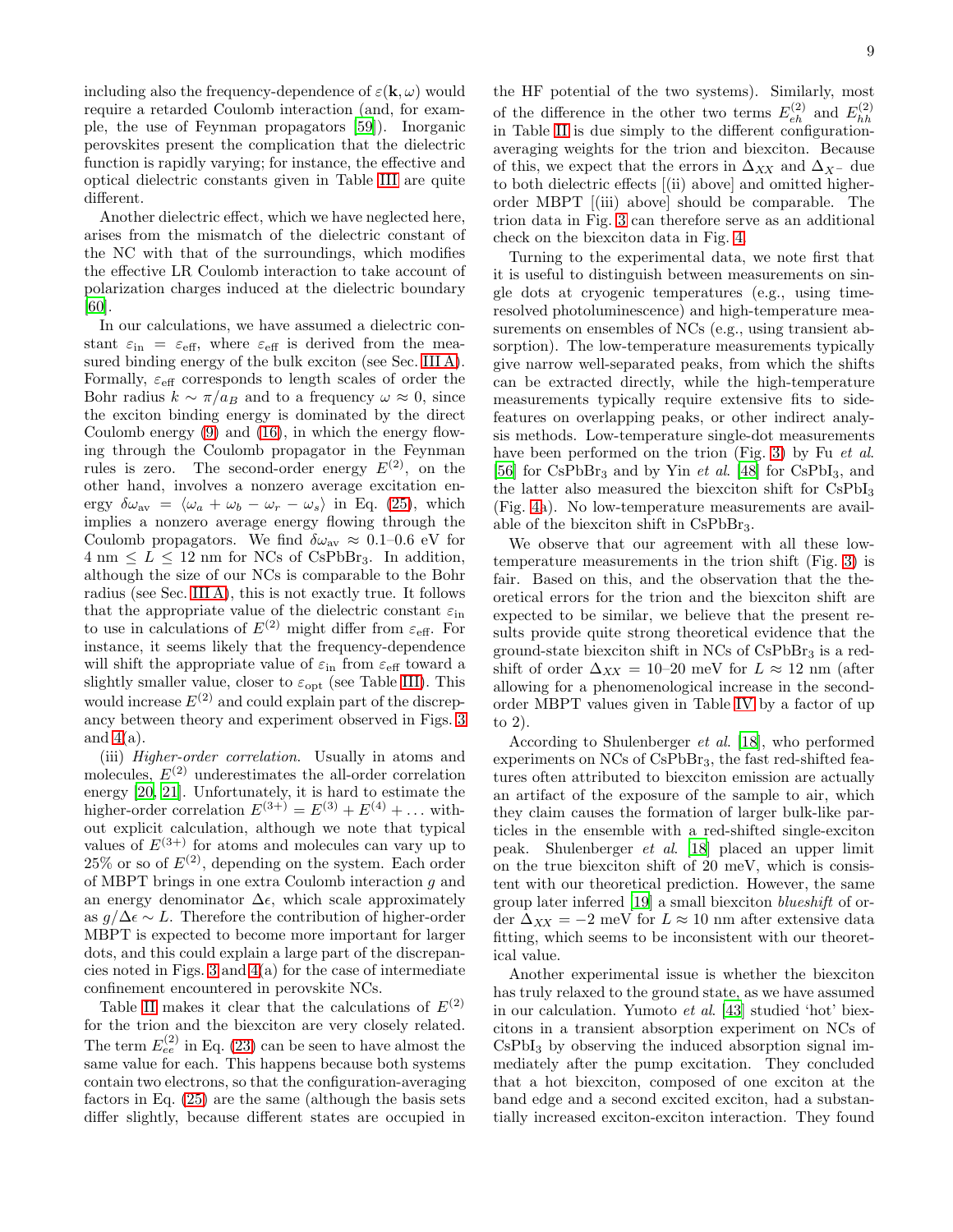that  $\Delta_{XX}$  for CsPbI<sub>3</sub> could be as large as 60 meV for excitation energies  $E_{\text{ex}}$  of the second exciton of order  $E_{\text{ex}} \gtrsim 0.3 \text{ eV}.$ 

Finally, we note that Makarov et al. [\[15](#page-10-29)] measured  $\Delta_{XX} = 12$  meV for NCs of CsPbI<sub>3</sub> and obtained almost the same value  $\Delta_{XX} = 11$  meV for NCs of the mixed perovskite  $CsPbI<sub>1.5</sub>Br<sub>1.5</sub>$ , which would imply a biexciton shift for  $CsPbBr<sub>3</sub>$  in agreement with our theoretical value.

## <span id="page-9-11"></span>IV. CONCLUSIONS

We have presented a calculation of the trion and biexciton shifts in NCs of CsPbI<sup>3</sup> and CsPbBr<sup>3</sup> using secondorder MBPT. The agreement with the available data for the biexciton shift in CsPbI<sup>3</sup> and the trion shift in both CsPbI<sup>3</sup> and CsPbBr<sup>3</sup> is fair, although the theoretical values seem to be systematically slightly smaller than the measurements, a result that can be plausibly understood in terms of a slightly overestimated dielectric constant and omitted higher-order terms in MBPT. After taking this level of agreement between theory and experiment into account, we infer that the ground-state biexciton shift in  $NCs$  of  $CsPbBr<sub>3</sub>$  is a redshift with a value of order 10–20 meV (for a size  $L = 12$  nm). This value is intermediate in the large range of measured values for  $CsPbBr<sub>3</sub>$ .

The theoretical approach used can be improved in various ways in future work. It is possible to include higher-

- <span id="page-9-0"></span>[1] M. Z. Liu, M. B. Johnston, and H. J. Snaith, Efficient planar heterojunction perovskite solar cells by vapour deposition, Nature 501[, 395 \(2013\).](https://doi.org/10.1038/nature12509)
- <span id="page-9-1"></span>[2] T. Baikie, Y. N. Fang, J. M. Kadro, M. Schreyer, F. X. Wei, S. G. Mhaisalkar, M. Graetzel, and T. J. White, Synthesis and crystal chemistry of the hybrid perovskite  $(CH_3NH_3)PbI_3$  for solid-state sensitised solar cell applications, [J. Mater. Chem. A](https://doi.org/10.1039/c3ta10518k) 1, 5628 (2013).
- <span id="page-9-2"></span>[3] Q. Jiang, Z. N. Chu, P. Y. Wang, X. L. Yang, H. Liu, Y. Wang, Z. G. Yin, J. L. Wu, X. W. Zhang, and J. B. You, Planar-structure perovskite solar cells with efficiency beyond 21%, Adv. Mater. 29[, 1703852 \(2017\).](https://doi.org/10.1002/adma.201703852)
- <span id="page-9-3"></span>[4] J. Kang and L. W. Wang, High defect tolerance in lead halide perovskite CsPbBr3, [J. Phys. Chem. Lett.](https://doi.org/10.1021/acs.jpclett.6b02800) 8, 489 (2017).
- <span id="page-9-4"></span>[5] A. A. Zhumekenov, M. I. Saidaminov, M. A. Haque, E. Alarousu, S. P. Sarmah, B. Murali, I. Dursun, X. H. Miao, A. L. Abdelhady, T. Wu, O. F. Mohammed, and O. M. Bakr, Formamidinium lead halide perovskite crystals with unprecedented long carrier dynamics and diffusion length, [ACS Energy Lett.](https://doi.org/10.1021/acsenergylett.6b00002) 1, 32 (2016).
- <span id="page-9-5"></span>[6] L. Protesescu, S. Yakunin, M. I. Bodnarchuk, F. Krieg, R. Caputo, C. H. Hendon, R. X. Yang, A. Walsh, and M. V. Kovalenko, Nanocrystals of cesium lead halide perovskites (CsPbX<sub>3</sub>, X = Cl, Br, and I): Novel optoelectronic materials showing bright emission with wide color gamut, Nano Lett. 15[, 3692 \(2015\).](https://pubs.acs.org/doi/10.1021/nl5048779)

order MBPT for excitonic systems with few carriers by means of all-order procedures such as full configuration interaction [\[21\]](#page-10-6). A better understanding of the dielectric function in perovskites could perhaps be obtained using ab intio atomistic codes [\[61](#page-11-16)]. The LR Coulomb interaction [\(2\)](#page-1-6) can also be generalized to take account of the dielectric mismatch with the surrounding medium [\[60\]](#page-11-15). Although envelope-function methods naturally work better on larger NCs, where atomistic effects are relatively less significant, an important atomistic effect can be included straightforwardly by assuming a diffuse finite surface barrier instead of an abrupt infinite barrier [\(3\)](#page-1-4). Also, explicit nonspherical corrections for the cubic NC shape could be added as perturbations.

Finally, it should be possible to generalize the methods presented here to study hot biexcitons, in which one or both excitons are excited. It would also be interesting to study thermal effects on the biexciton shift at high temperature, a regime that is more relevant to the conditions found in practical devices. The present paper assumes that the excitonic systems are in their quantum ground state, so that it is perhaps natural to expect better agreement with the low-temperature data.

## ACKNOWLEDGMENTS

The authors would like to thank Sum Tze Chien for helpful discussions. TN and SB gratefully acknowledge Frédéric Schuster of the CEA's PTMA for support.

- <span id="page-9-6"></span>[7] F. Krieg, S. T. Ochsenbein, S. Yakunin, S. ten Brinck, P. Aellen, A. Suess, B. Clerc, D. Guggisberg, O. Nazarenko, Y. Shynkarenko, S. Kumar, C. J. Shih, I. Infante, and M. V. Kovalenko, Colloidal CsPbX<sup>3</sup>  $(X = Cl, Br, I)$  nanocrystals 2.0: Zwitterionic capping ligands for improved durability and stability, [ACS Energy Lett.](https://doi.org/10.1021/acsenergylett.8b00035) 3, 641 (2018).
- <span id="page-9-7"></span>[8] W. Deng, X. Z. Xu, X. J. Zhang, Y. D. Zhang, X. C. Jin, L. Wang, S. T. Lee, and J. S. Jie, Organometal halide perovskite quantum dot light-emitting diodes, [Adv. Funct. Mater.](https://doi.org/10.1002/adfm.201601054) 26, 4797 (2016).
- <span id="page-9-8"></span>[9] G. R. Li, F. W. R. Rivarola, N. J. L. K. Davis, S. Bai, T. C. Jellicoe, F. de la Pena, S. C. Hou, C. Ducati, F. Gao, R. H. Friend, N. C. Greenham, and Z. K. Tan, Highly efficient perovskite nanocrystal light-emitting diodes enabled by a universal crosslinking method, Adv. Mater. 28[, 3528 \(2016\).](https://doi.org/10.1002/adma.201600064)
- <span id="page-9-9"></span>[10] J. Pan, S. P. Sarmah, B. Murali, I. Dursun, W. Peng, M. R. Parida, J. Liu, L. Sinatra, N. Alyami, C. Zhao, E. Alarousu, T. K. Ng, B. S. Ooi, O. M. Bakr, and O. F. Mohammed, Air-stable surface-passivated perovskite quantum dots for ultra-robust, single- and two-photon-induced amplified spontaneous emission, [J. Phys. Chem. Lett.](https://doi.org/10.1021/acs.jpclett.5b02460) 6, 5027 (2015).
- <span id="page-9-10"></span>[11] S. Yakunin, L. Protesescu, F. Krieg, M. I. Bodnarchuk, G. Nedelcu, M. Humer, G. De Luca, M. Fiebig, W. Heiss, and M. V. Kovalenko, Low-threshold am-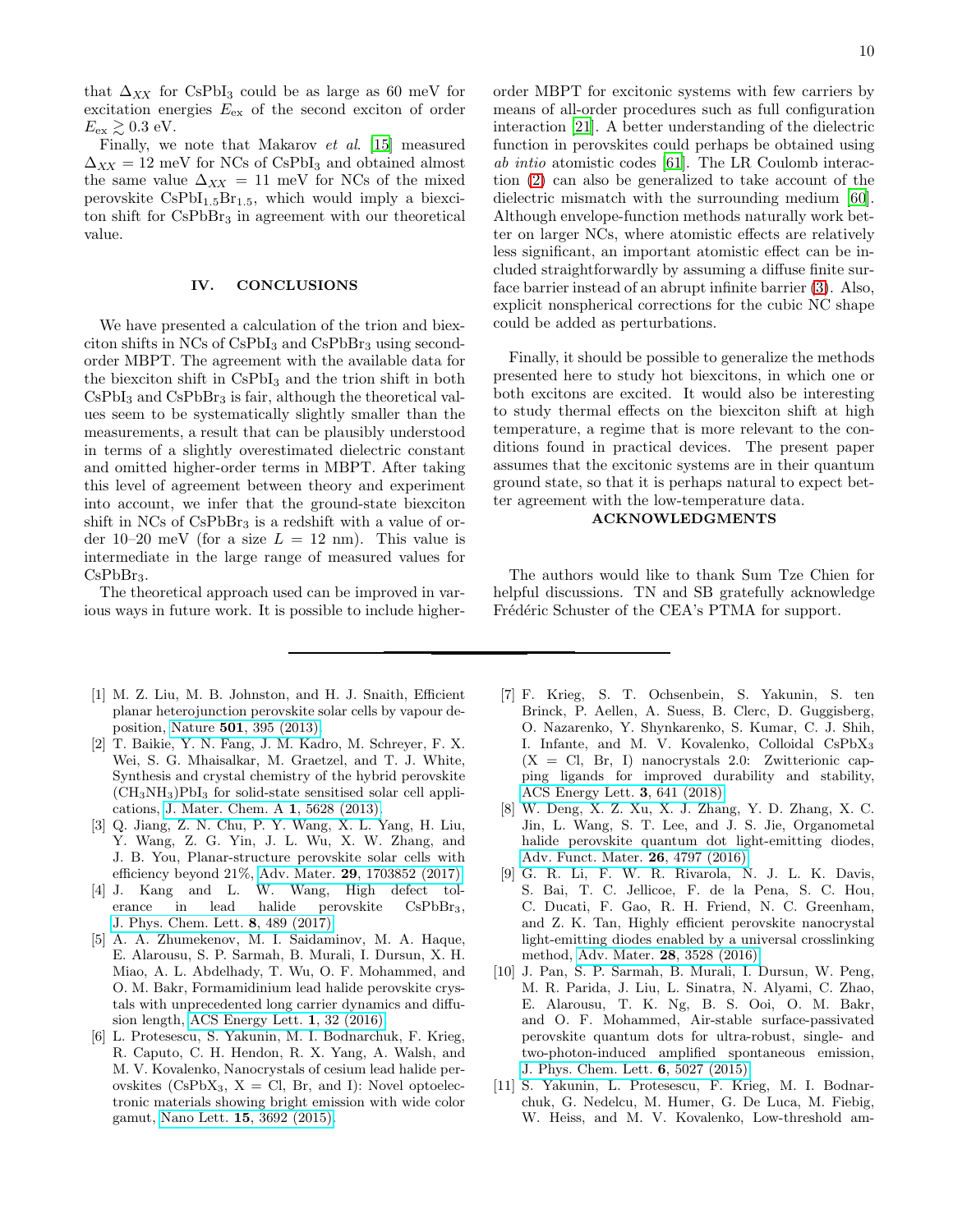plified spontaneous emission and lasing from colloidal nanocrystals of caesium lead halide perovskites, [Nat. Commun.](https://doi.org/10.1038/ncomms9056) 6, 8056 (2015).

- <span id="page-10-0"></span>[12] H. Utzat, W. W. Sun, A. E. K. Kaplan, F. Krieg, M. Ginterseder, B. Spokoyny, N. D. Klein, K. E. Shulenberger, C. F. Perkinson, M. V. Kovalenko, and M. G. Bawendi, Coherent single-photon emission from colloidal lead halide perovskite quantum dots, Science 363[, 1068 \(2019\).](https://doi.org/10.1126/science.aau7392)
- <span id="page-10-1"></span>[13] J. Nanda, S. A. Ivanov, M. Achermann, I. Bezel, A. Piryatinski, and V. I. Klimov, Light amplification in the single-exciton regime using excitonexciton repulsion in type-II nanocrystal quantum dots, [J. Phys. Chem. C](https://doi.org/10.1021/jp0738659) 111, 15382 (2007).
- <span id="page-10-2"></span>[14] Y. Wang, X. Li, J. Song, L. Xiao, H. Zeng, and S. H., All-inorganic colloidal perovskite quantum dots: A new class of lasing materials with favorable characteristics, Adv. Mater. 27[, 7101 \(2015\).](https://onlinelibrary.wiley.com/doi/abs/10.1002/adma.201503573)
- <span id="page-10-29"></span>[15] N. S. Makarov, S. J. Guo, O. Isaienko, W. Y. Liu, I. Robel, and V. I. Klimov, Spectral and dynamical properties of single excitons, biexcitons, and trions in cesium-lead-halide perovskite quantum dots, Nano Lett. 16[, 2349 \(2016\).](https://doi.org/10.1021/acs.nanolett.5b05077)
- <span id="page-10-4"></span>[16] J. A. Castaneda, G. Nagamine, E. Yassitepe, L. G. Bonato, O. Voznyy, S. Hoogland, A. F. Nogueira, E. H. Sargent, C. H. B. Cruz, and L. A. Padilha, Efficient biexciton interaction in perovskite quantum dots under weak and strong confinement, ACS Nano 10[, 8603 \(2016\).](https://doi.org/10.1021/acsnano.6b03908)
- <span id="page-10-28"></span>[17] J. Aneesh, A. Swarnkar, V. Kumar Ravi, R. Sharma, A. Nag, and K. V. Adarsh, Ultrafast exciton dynamics in colloidal CsPbBr<sup>3</sup> perovskite nanocrystals: Biexciton effect and Auger recombination, [J. Phys. Chem. C](https://doi.org/10.1021/acs.jpcc.7b00762) 121, 4734 (2017).
- <span id="page-10-30"></span>[18] K. E. Shulenberger, M. N. Ashner, S. K. Ha, F. Krieg, M. V. Kovalenko, W. A. Tisdale, and M. G. Bawendi, Setting an upper bound to the biexciton binding energy in CsPbBr<sub>3</sub> perovskite nanocrystals, [J. Phys. Chem. Lett.](https://doi.org/10.1021/acs.jpclett.9b02015) 10, 5680 (2019).
- <span id="page-10-3"></span>[19] M. N. Ashner, K. E. Shulenberger, F. Krieg, E. R. Powers, M. V. Kovalenko, M. G. Bawendi, and W. A. Tisdale, Size-dependent biexciton spectrum in CsPbBr<sup>3</sup> perovskite nanocrystals, [ACS Energy Lett.](https://doi.org/10.1021/acsenergylett.9b02041) 4, 2639 (2019).
- <span id="page-10-5"></span>[20] I. Lindgren and J. Morrison, *Atomic Many-Body Theory*, 2nd ed. (Springer-Verlag, Berlin, 1986).
- <span id="page-10-6"></span>[21] I. Shavitt and R. J. Bartlett, *Many-Body Methods in Chemistry and Physics: MBPT and Coupled-Cluster Theory* (Cambridge University Press, Cambridge, 2009).
- <span id="page-10-7"></span>[22] D. M. Brink and G. R. Satchler, *Angular Momentum*, 3rd ed. (Clarendon Press, Oxford, 1994).
- <span id="page-10-8"></span>[23] A. R. Edmonds, *Angular Momentum in Quantum Mechanics* (Princeton University Press, Princeton, 1960).
- <span id="page-10-9"></span>[24] J. Shumway, A. Franceschetti, and A. Zunger, Correlation versus mean-field contributions to excitons, multiexcitons, and charging energies in semiconductor quantum dots, Phys. Rev. B 63[, 155316 \(2001\).](https://link.aps.org/doi/10.1103/PhysRevB.63.155316)
- <span id="page-10-10"></span>[25] M. Kira and S. W. Koch, *Semiconductor Quantum Optics* (Cambridge University Press, New York, 2012).
- <span id="page-10-11"></span>[26] R. S. Knox, *Solid State Physics*, edited by F. Seitz and D. Turnbull, Suppl. no. 5 (Academic, New York, 1963).
- <span id="page-10-12"></span>[27] G. E. Pikus and G. L. Bir, Exchange interaction in excitons in semiconductors, [Zh. Eksp. Teor. Fiz.](http://www.jetp.ac.ru/cgi-bin/dn/e_033_01_0108) 33, 195 (1971).
- <span id="page-10-13"></span>[28] G. B. Shaw, Degeneracy in particle-in-a-box problem, [J. Phys. A: Math. Gen.](https://doi.org/10.1088/0305-4470/7/13/008) 7, 1537 (1974).
- <span id="page-10-14"></span>[29] J. Even, L. Pedesseau, and C. Katan, Analysis of multivalley and multibandgap absorption and enhancement of free carriers related to exciton screening in hybrid perovskites, [J. Phys. Chem. C](http://dx.doi.org/10.1021/jp503337a) 118, 11566 (2014).
- <span id="page-10-15"></span>[30] M. A. Becker, R. Vaxenburg, G. Nedelcu, P. C. Sercel, A. Shabaev, M. J. Mehl, J. G. Michopoulos, S. G. Lambrakos, N. Bernstein, J. L. Lyons, T. Stöferle, R. F. Mahrt, M. V. Kovalenko, D. J. Norris, G. Rainò, and A. L. Efros, Bright triplet excitons in caesium lead halide perovskites, Nature 553[, 189 \(2018\).](http://dx.doi.org/10.1038/nature25147)
- <span id="page-10-16"></span>[31] Z. G. Yu, Effective-mass model and magnetooptical properties in hybrid perovskites, Sci. Rep. 6[, 28576 \(2016\).](https://doi.org/10.1038/srep28576)
- <span id="page-10-17"></span>[32] A. I. Ekimov, F. Hache, M. C. Schanneklein, D. Ricard, C. Flytzanis, I. A. Kudryavtsev, T. V. Yazeva, A. V. Rodina, and A. L. Efros, Absorption and intensity-dependent photoluminescence measurements on CdSe quantum dots—assignment of the 1st electronictransitions, [J. Opt. Soc. Am. B](http://dx.doi.org/10.1364/JOSAB.10.000100) 10, 100 (1993).
- <span id="page-10-18"></span>[33] By so doing, we exclude MBPT terms involving the creation of electron-hole pairs, or *virtual excitons*, in the intermediate states. Such terms are however naturally suppressed by the small Coulomb matrix elements associated with them.
- <span id="page-10-22"></span>[34] K. Chang and J. B. Xia, Spatially separated excitons in quantum-dot quantum well structures, Phys. Rev. B 57[, 9780 \(1998\).](https://doi.org/10.1103/PhysRevB.57.9780)
- <span id="page-10-19"></span>[35] Z. Yang, A. Surrente, K. Galkowski, A. Miyata, O. Portugall, R. J. Sutton, A. A. Haghighirad, H. J. Snaith, D. K. Maude, P. Plochocka, and R. J. Nicholas, Impact of the halide cage on the electronic properties of fully inorganic cesium lead halide perovskites, [ACS Energy Lett.](https://doi.org/10.1021/acsenergylett.7b00416) 2, 1621 (2017).
- <span id="page-10-20"></span>[36] D. N. Dirin, I. Cherniukh, S. Yakunin, Y. Shynkarenko, and M. V. Kovalenko, Solution-grown CsPbBr<sup>3</sup> perovskite single crystals for photon detection, [Chem. Mater.](https://doi.org/10.1021/acs.chemmater.6b04298) 28, 8470 (2016).
- <span id="page-10-21"></span>[37] R. K. Singh, R. Kumar, N. Jain, S. R. Dash, J. Singh, and A. Srivastava, Investigation of optical and dielectric properties of CsPbI<sup>3</sup> inorganic lead iodide perovskite thin film, [J. Taiwan Inst. Chem. Eng.](http://www.sciencedirect.com/science/article/pii/S1876107018306059) 96, 538 (2019).
- <span id="page-10-23"></span>[38] P. Cottingham and R. L. Brutchey, On the crystal structure of colloidally prepared CsPbBr<sub>3</sub> quantum dots, [Chem. Commun.](http://dx.doi.org/10.1039/C6CC01088A) 52, 5246 (2016).
- [39] C. C. Stoumpos, C. D. Malliakas, J. A. Peters, Z. Liu, M. Sebastian, J. Im, T. C. Chasapis, A. C. Wibowo, D. Y. Chung, A. J. Freeman, B. W. Wessels, and M. G. Kanatzidis, Crystal growth of the perovskite semiconductor CsPbBr3: A new material for high-energy radiation detection, [Cryst. Growth Des.](https://doi.org/10.1021/cg400645t) 13, 2722 (2013).
- <span id="page-10-24"></span>[40] S. Hirotsu, J. Harada, M. Iizumi, and K. Gesi, Structural phase transitions in CsPbBr<sub>3</sub>, [J. Phys. Soc. Jpn.](https://doi.org/10.1143/JPSJ.37.1393) 37, 1393 (1974).
- <span id="page-10-25"></span>[41] J. Fu, Q. Xu, G. Han, B. Wu, C. H. A. Huan, M. L. Leek, and T. C. Sum, Hot carrier cooling mechanisms in halide perovskites, [Nat. Commun.](https://www.nature.com/articles/s41467-017-01360-3) 8, 1 (2017).
- <span id="page-10-26"></span>[42] P. Umari, E. Mosconi, and F. De Angelis, Relativistic GW calculations on CH3NH3PbI<sup>3</sup> and CH3NH3SnI<sup>3</sup> perovskites for solar cell applications, Sci. Rep. 4[, 4467 \(2014\).](https://doi.org/10.1038/srep04467)
- <span id="page-10-27"></span>[43] G. Yumoto, H. Tahara, T. Kawawaki, M. Saruyama, R. Sato, T. Teranishi, and Y. Kanemitsu, Hot biexciton effect on optical gain in CsPbI<sub>3</sub> perovskite nanocrystals, [J. Phys. Chem. Lett.](https://doi.org/10.1021/acs.jpclett.8b01029) 9, 2222 (2018).